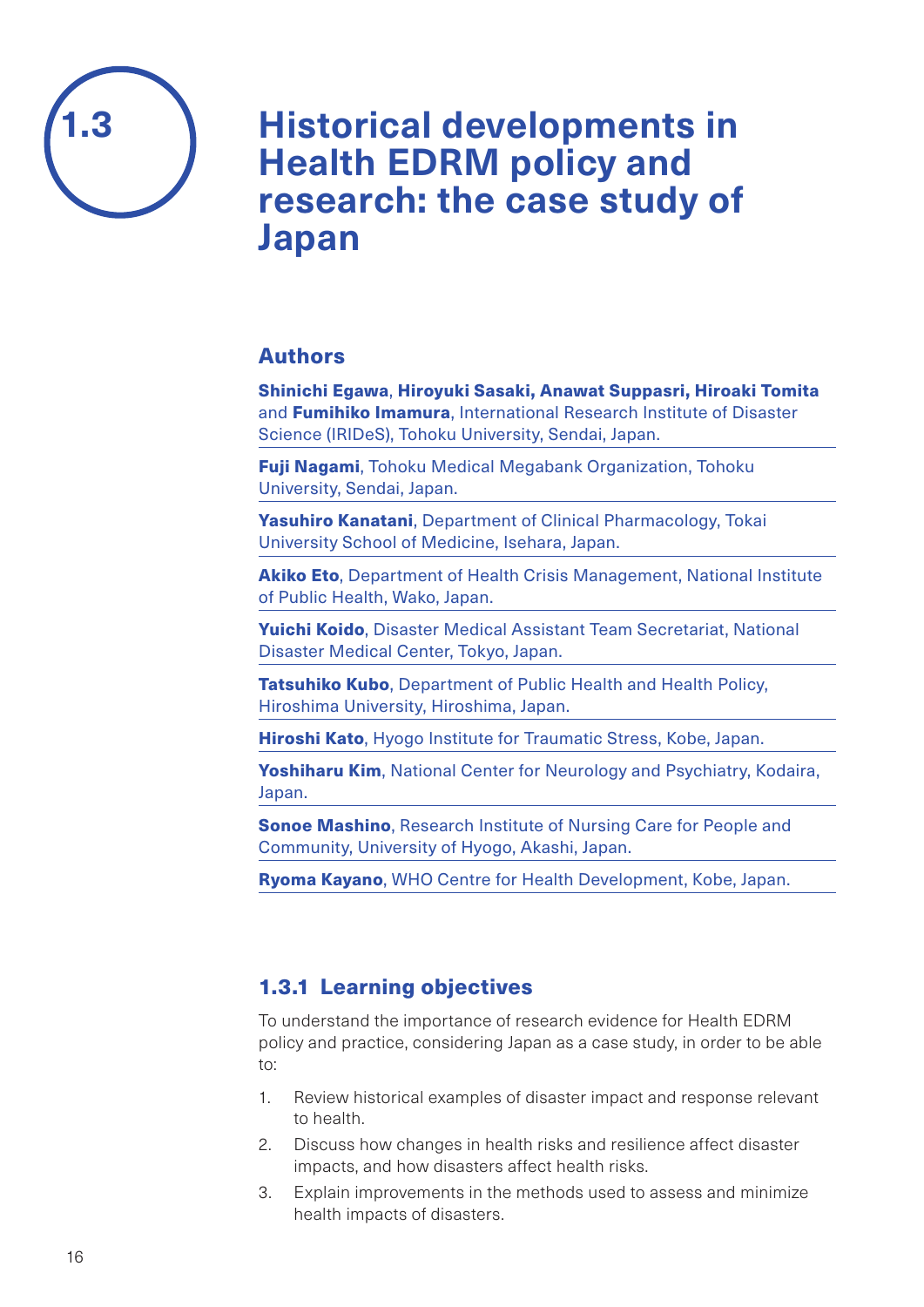### 1.3.2 Introduction

Disaster risk, which is defined as "the potential loss of life, injury, or destroyed or damaged assets which could occur to a system, society or a community in a specific period of time, determined probabilistically as a function of hazard, exposure, vulnerability and capacity" *(1)*. This definition of risk can apply to all types of hazardous events, including emergencies and disasters. These events are the outcome of the conditions of risk, that is the interrelationship between hazard, exposure, vulnerability and capacity, that are present in a community. This relationship can be expressed as follows:

#### *Risk* ∝ *function (hazard,exposure,vulnerability,capacity)*

Disaster risk management relates to efforts to either reduce the hazards, exposure and vulnerability, increase the capacities, or do both.

As a disaster-prone country, Japan has developed a disaster risk reduction (DRR) policy and programme to manage the risks of the large-scale disasters it has experienced through its history, which include earthquakes, tsunamis, typhoons, floods and volcanic eruptions. Although the occurrence of a natural hazard largely depends on geographical and climate conditions, the impact of an event depends not just on the event's magnitude, but also on vulnerabilities and socioeconomic conditions such as poverty and social development *(2)*. Poor infrastructure and limited disaster risk management lead to higher numbers of deaths, injuries and illnesses in the affected population *(3–6)*.The amounts of missing and out-of-date data that reflect the social development and stability of each community should be considered when calculating the overall risk *(2, 7–8)*.

After the onset of a disaster, communities need to put an enormous effort into response, recovery, rehabilitation and reconstruction, as well as into reducing risks and anticipating or preparing for the next hazard event. These cyclical events can spiral into higher levels of risk and worse situations in future unless the aim of "Building Back Better" is achieved, but will worsen if this fails. Research and investment in Health EDRM provide an important means of identifying and managing the risk through these spiral cycles of disasters, and so are identified as priorities in the Sendai Framework *(9)*.

This chapter shows how the environment for conducting Health EDRM research has improved in Japan as a result of historical events *(10)* (see Case Study 1.3.1), and with the transformation and expansion of the country's disaster medical system (see Case Studies 1.3.2 to 1.3.7). These experiences are also relevant to policy and programme development in other countries.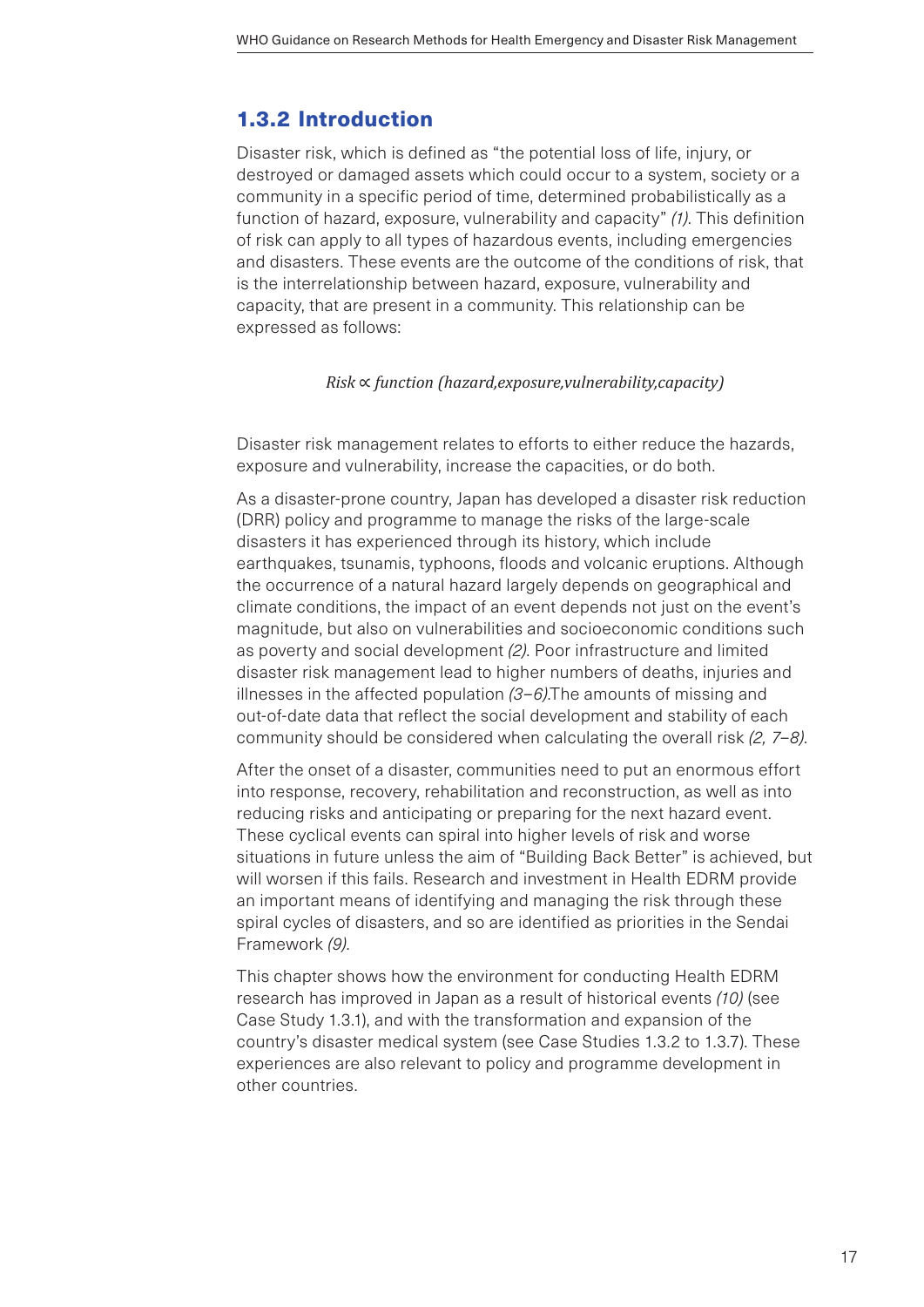

Japan has a long history of preserving documents: the oldest historical record of a tsunami is from the 869 Sanriku Earthquake at Japan Trench, with an estimated magnitude of 8.6 *(11)*. The affected area, Tohoku in the northeast of Japan, has since been affected by several more earthquakes and tsunamis, including the 1611 Sanriku Earthquake, and has experienced magnitude 7 earthquakes every 30 to 40 years. In addition, the 1960 Valdivia Earthquake in Chile led to a tsunami that killed 142 people and affected nearly 150 000 more in Japan (Figure 1.3.1). These level 2 tsunamis occur every 400 to 800 years, and evacuation has usually been the only way to survive *(12)*. More recently, the region has improved its risk management of earthquakes and tsunamis, by building earthquake-proof housing and longer and taller sea walls, and by drawing on community tradition to educate people to evacuate after strong shaking. Although the 2011 Great East Japan Earthquake resulted in more than 20 000 deaths and displaced 480 000 people, the level of vulnerability reduction and capacity building was not in vain. For instance, seismic-proof buildings that did not collapse and high seawalls, such as that in Taro Town, Iwate Prefecture *(13)*, along with early warning systems and the tradition of self-evacuation behaviour *(14)* all helped to reduce the number of victims.



#### Figure 1.3.1 History of earthquakes and tsunami in the pacific coastal line of Tohoku area, Japan

**1.3**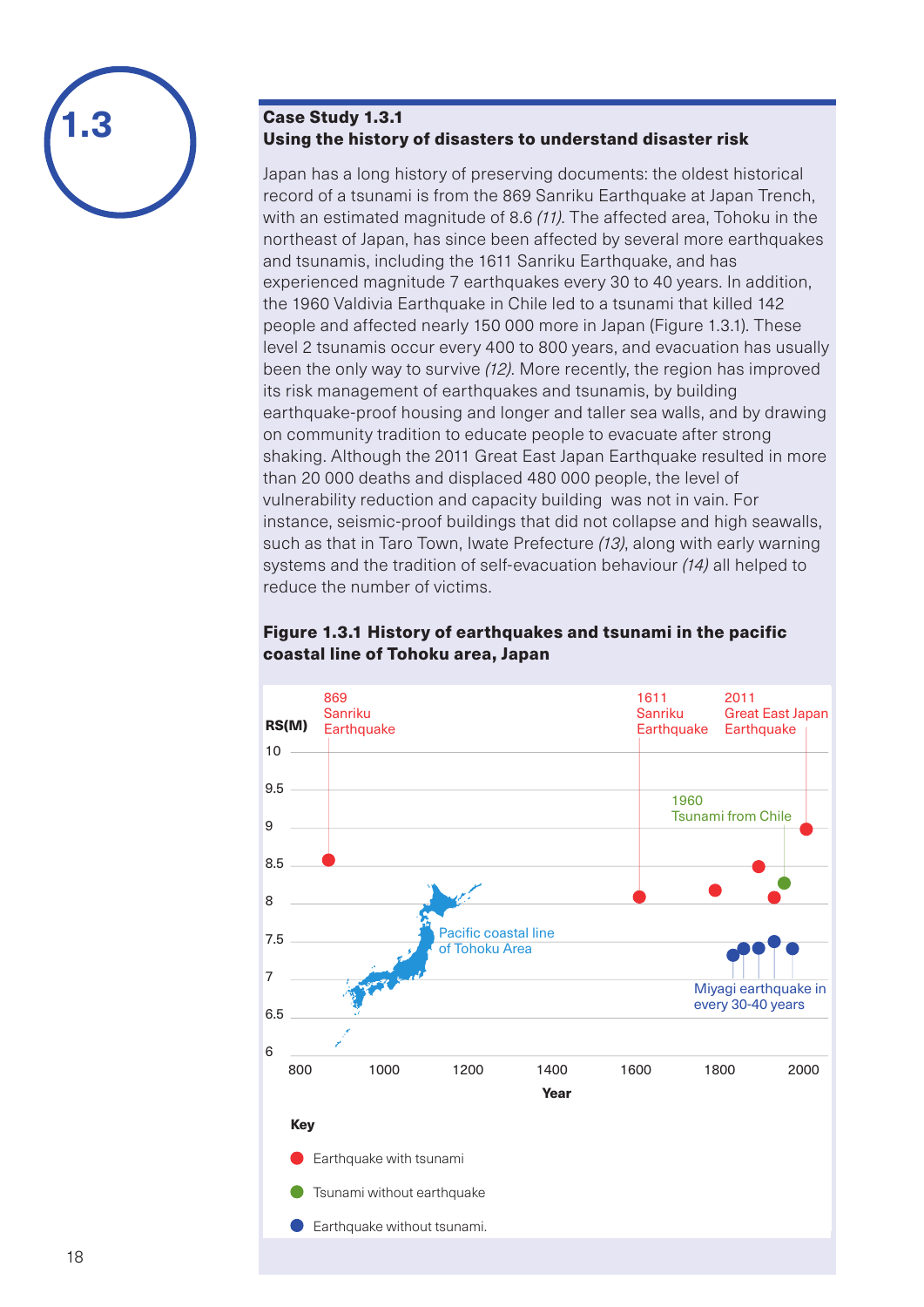Although tsunamis occurred only in the western Pacific and Indian Ocean from 1970 to 2016, (Figure 1.3.2-A), in the 370 years from 1600 to 1969, major tsunamis had occurred in all areas of the world (Figure 1.3.2-B). This shows the importance of assessing and understanding hazards via historical events, and not relying solely on recent experiences.

### Figure 1.3.2 Simulated maximum tsunami amplitude (adapted from *(15)*)



#### A: 1970 to 2016 (47 years)

#### B: 1600 to 1969 (370 years)

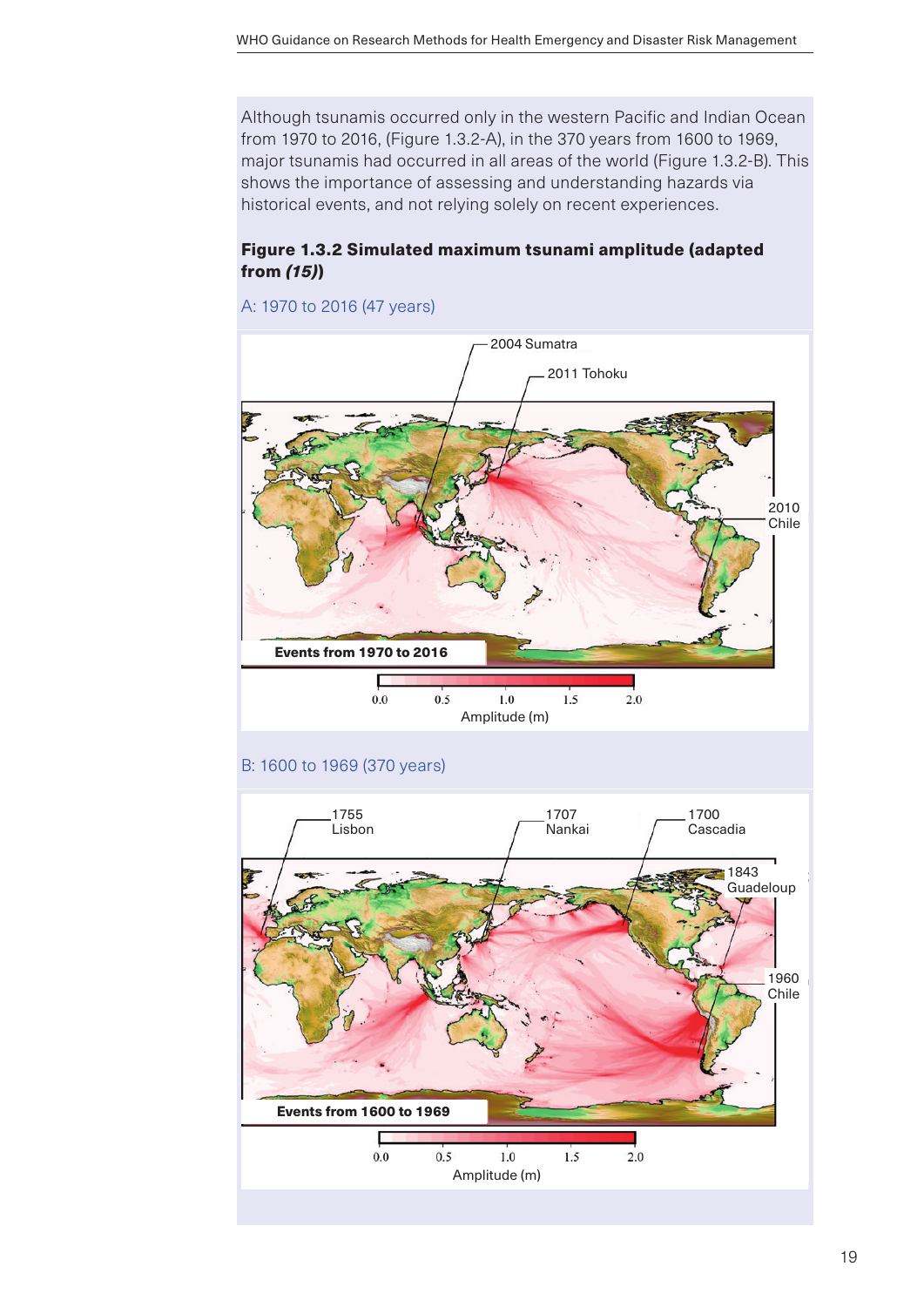

### 1.3.3 Large-scale disasters prompt policy changes to address health needs

On 1 September 1923, the Great Kanto Earthquake struck the Tokyo metropolitan area and more than 100 000 people were trapped in collapsed buildings or killed by fire. As a consequence, the building code first enacted in 1920 was modified in 1924 to triple the mechanical safety factor. After World War II, Japan experienced several earthquakes and typhoons that killed thousands of people (Figure 1.3.3), leading the Government of Japan to establish the Disaster Countermeasures Basic Act in 1961 (Act No. 223 of 15 November 1961; revised June 1997) and to develop comprehensive and systematic disaster risk management as a national priority *(16)*. Under the Disaster Countermeasures Basic Act, the Government of Japan prepares an annual report, the White Paper, which provides an overview of disasters in Japan, various statistical data and disaster management measures taken by the Government *(17)*.

The building code was revised again several times during the twentieth century, to include regulations to increase lateral seismic coefficient, strengthen reinforced concrete, and set allowable unit stress and horizontal load bearing capacity using evidence from surveillance and research on damaged buildings in earthquakes. After many buildings collapsed in the 1995 Great Hanshin Awaji Earthquake, the current version of the building code was enacted in 2000, requiring buildings to be able to endure at least one violent shake.

The building standard for nuclear reactors was established in 1981 and further modified in 2006. This requires nuclear reactors to be fixed to firm rock bed and countermeasures for possible tsunami inundation. After the 1979 Three Mile Island nuclear power plant incident in the United States of America (USA), the Japan Nuclear Safety Committee established the Disaster Measure around Nuclear Power Plant (Nuclear Emergency Response Guideline) in 1980. Then, after the 1999 Tokaimura critical nuclear incident, that guideline was revised and renamed "Disaster Measure around Nuclear Facility" in 2000. The Nuclear Regulation Authority enforced the current Nuclear Emergency Response Guideline in 2013, after the 2011 Great East Japan Earthquake and Fukushima nuclear power plant incident *(18)*.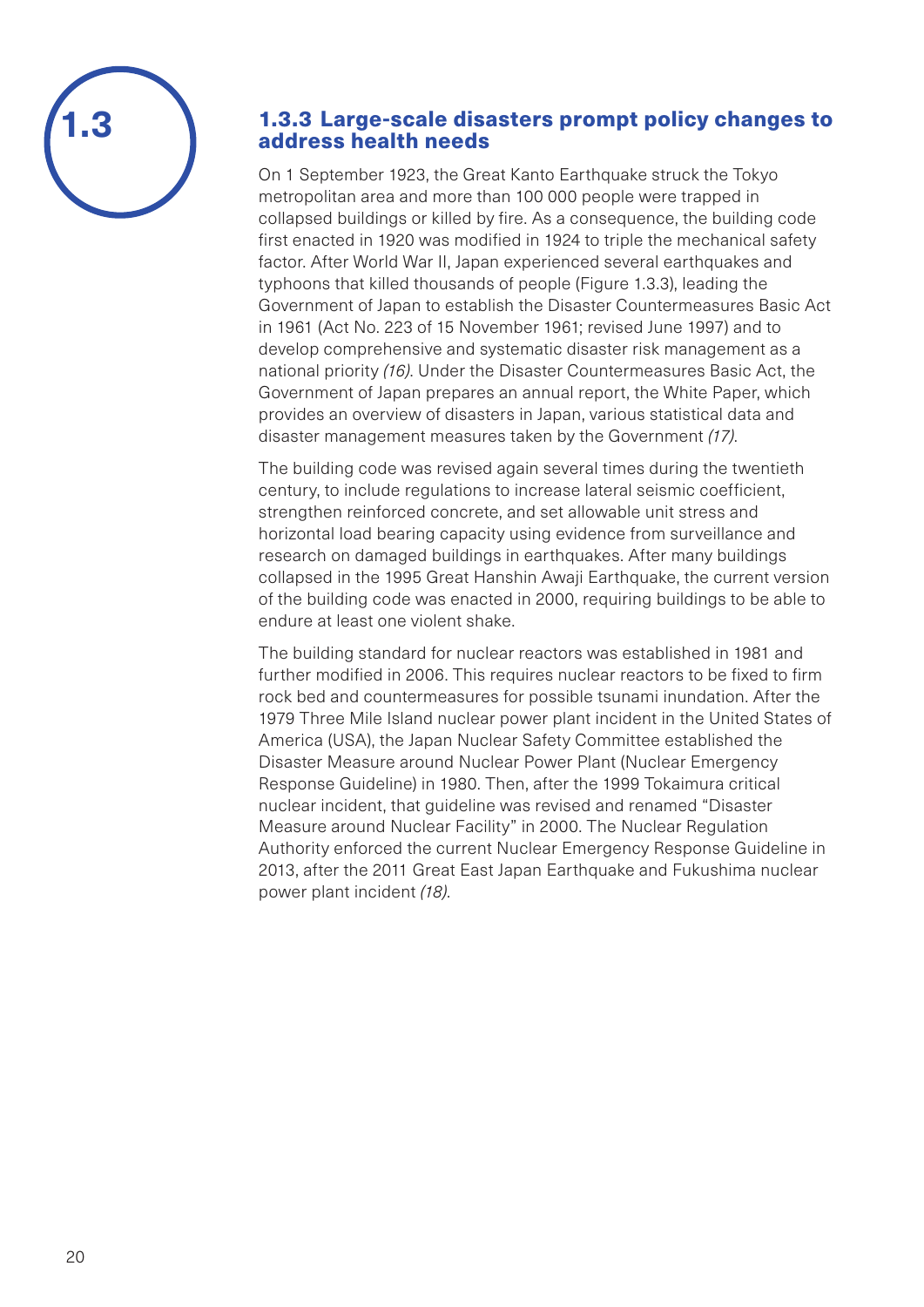

#### Figure 1.3.3 Number of deaths in natural disasters in Japan

#### Key: Eq: earthquake, Tph: Typhoon.

The number of deaths in the 1995, 2011 and 2016 earthquakes include disasterrelated deaths. Adapted from White Paper of Disaster Management *(19).*

On 17 January 1995, the Great Hanshin Awaji Earthquake (magnitude 7.3) struck the densely populated Kobe City and surrounding area. It caused 6437 deaths and injured nearly 44 000 people, and led to the concept of "preventable disaster death", which is defined as "death occurring during a disaster that would have been preventable under normal conditions of regional health systems" *(20)*. Analyses of the deaths found that 83.3% resulted from crush injuries due to the collapse of buildings and 12.8% were from burns *(22)*. This highlighted the main medical needs in the acute phase (within three days after the onset of the disaster), which were for the treatment of trauma, such as crush syndrome, and severe burns *(22–23)*. However, meeting these needs was especially difficult because 97.8% of the 180 hospitals and 84.0% of the 1809 clinics were damaged *(23)* (see Case Studies 1.3.2 to 1.3.4).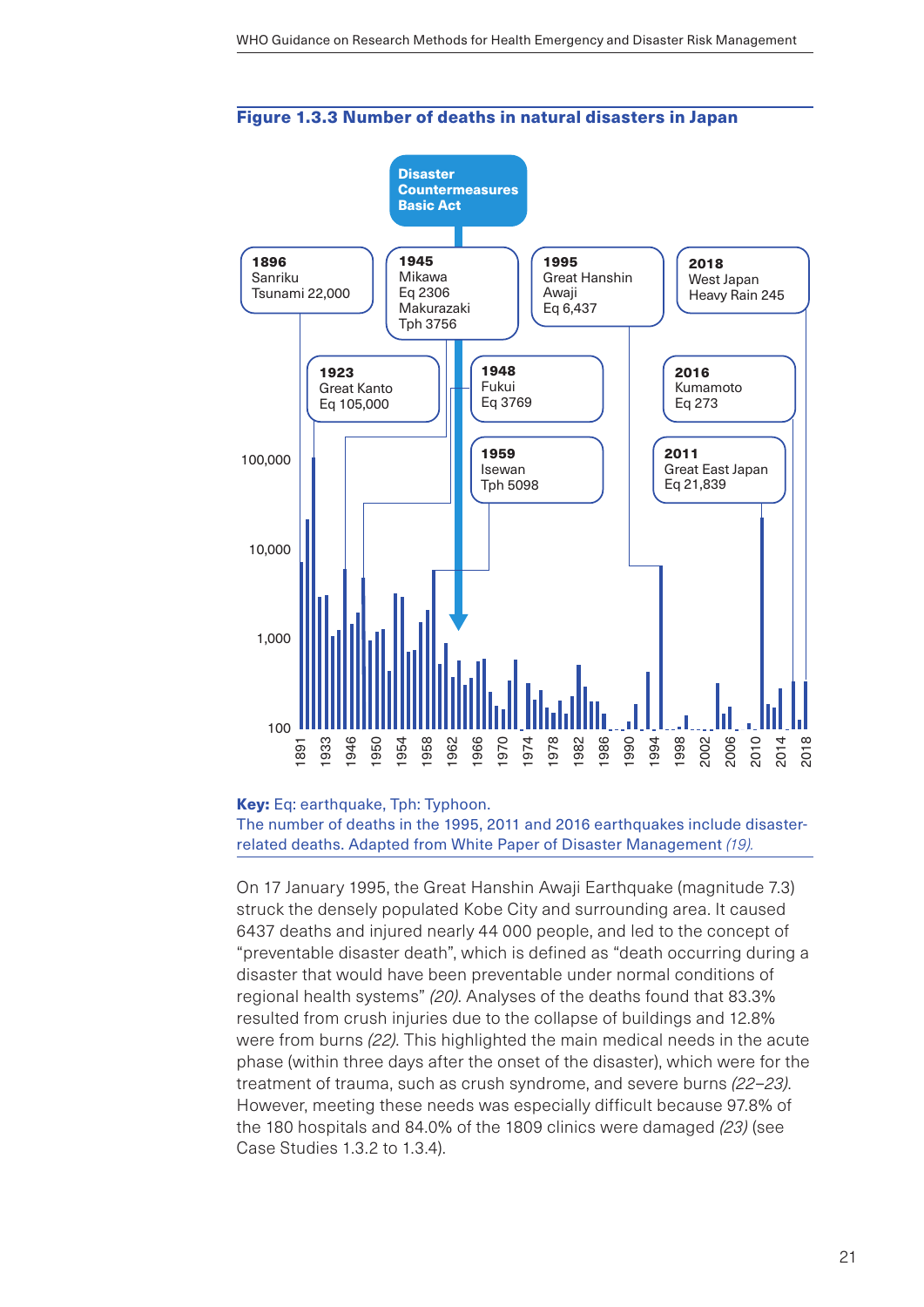

### Case Study 1.3.2 Development of disaster nursing support system

The widespread damage to medical facilities caused by the 1995 Great Hanshin Awaji Earthquake meant that many hospitals and clinics were unable to function. Nurses were one of the main frontline health workers to provide medical support to survivors, but they were also greatly affected by the earthquake themselves. In order to provide the necessary surge capacity, the Japan Nursing Association (JNA) called on volunteer support nurses from across Japan and sent hundreds of nurses to the affected area. The Japan Nursing Association collaborated with Hyogo Nursing Association and the College of Nursing Art and Science Hyogo to coordinate the matching and allocation of volunteer nurses, based on the health needs of local communities. Volunteer nurses were sent to hospitals, elderly care homes and evacuation shelters to serve vulnerable populations, to screen for health problems among evacuees and to improve hygiene in the evacuation shelters.

Following this experience, the Japan Nursing Association established the volunteer nurses dispatching system for the response to disasters. Local nursing associations provide training to nurses willing to support this system and, once they qualify, register them as a Disaster Support Nurse. This system has worked well in several large-scale disasters, including the 2004 Niigata Chuetsu Earthquake, when 400 nurses were dispatched and the 2011 Great East Japan Earthquake, when 3770 nurses were dispatched *(24)*.

To support this initiative by the Japan Nursing Association, Japanese academia has developed disaster nursing capacity building. A national survey in 2005 found that approximately one in nine Nursing Schools in Japan had an independent subject of disaster nursing and 46% included disaster nursing as a part of other subjects *(25–26)*. Globally, the International Council of Nurses (ICN) and WHO have developed the International Council of Nurses Framework of Disaster Nursing Competencies *(27)*, which is being used to educate and train nursing students and professionals around the world *(28)*.

### Case study 1.3.3 Development of an acute mental health support system

Since 1995, the Government of Japan has organized annual workshops for disaster mental health, including treatment for Post-Traumatic Stress Disorder (PTSD), which have been attended by 12 000 mental health professionals. Each local prefectural government appointed the participants to contact when there is a need for mental trauma care in an emergency situation. The Government also tasked the National Center for Neurology and Psychiatry with developing a national guideline for community mental health treatment in disasters. This states that most psychological symptoms after a disaster are natural, common and transient reactions; that psychological debriefing was not proven to be effective for preventing PTSD, and that Psychological First Aid (PFA) was the most recommended psychosocial counter measure immediately after a disaster. The guideline was distributed to every local government in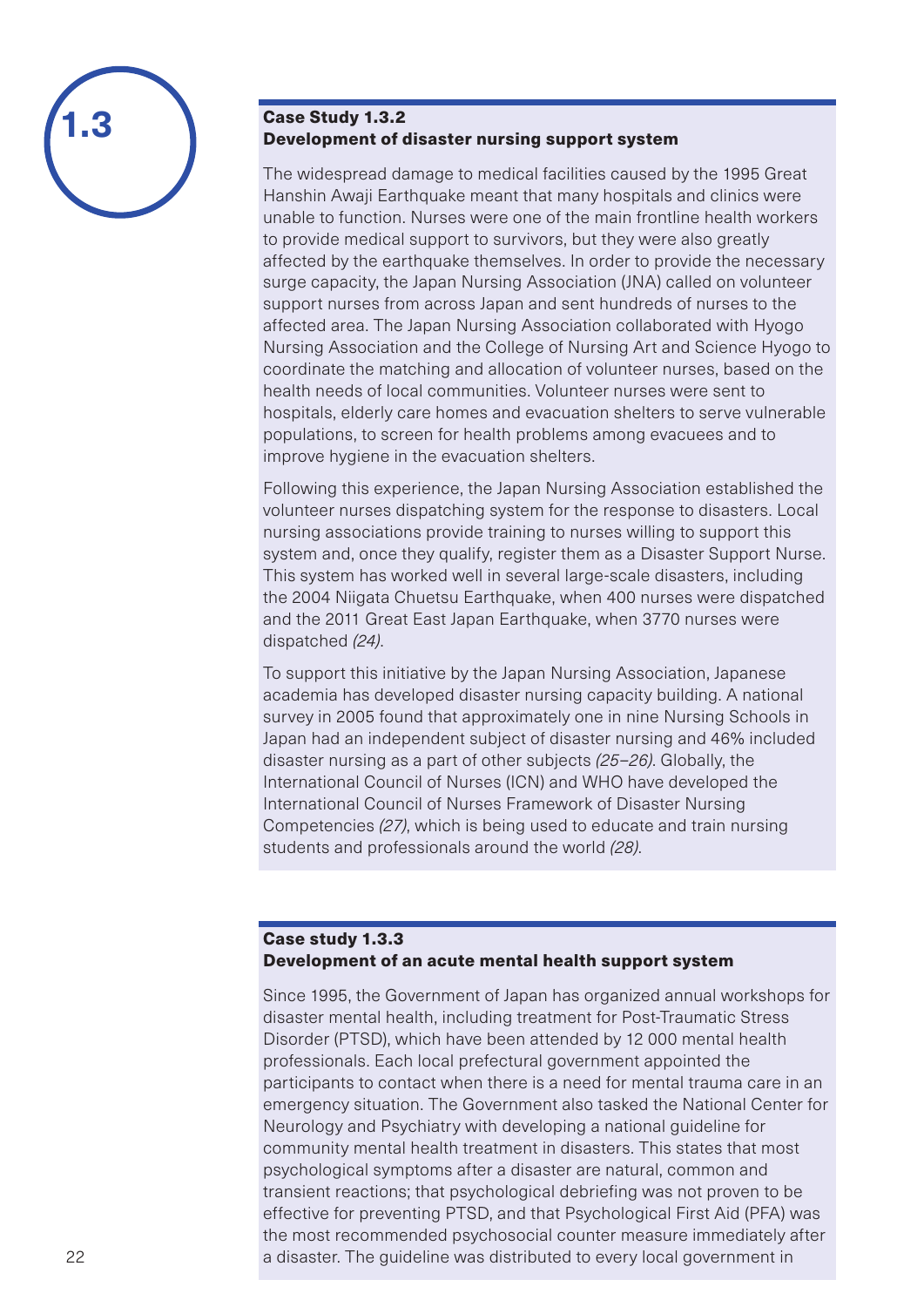Japan as a basic national principle for the management of post-disaster mental health and has been translated into Thai and Indonesian.

In Japan, under the Disaster Relief Act, it is the governor of an affected local government who is responsible for requesting assistance and rescue from central and other local governments. Since 1995, this has included the dispatch of mental health care teams, composed of psychiatrists, nurses, psychologists, social workers and clerks, who usually rotate over one or two weeks. In the 2011 Great East Japan Earthquake, 57 teams including 3419 members were sent to disaster areas, and worked in close collaboration with the local prefectural and municipal mental health and welfare centres *(29–30)*.

#### Case Study 1.3.4 Development of a long-term mental health support system

As well as establishing a system for acute-phase mental health response after disasters, Japan has also developed a long-term mental health support system for survivors of large-scale disasters (*31–32)*. In response to the need for mental health support among the survivors of the 1995 Great Hanshin Awaji Earthquake, a traumatic stress care centre was established five months after the earthquake and the Disaster-Affected People Assistance Programme was implemented. This provided nearly 21 000 mental health consultations including more than 17 000 outreach visits and nearly 5000 group activities for survivors during its first five years. In 2004, the centre was reorganized as the Hyogo Institute of Traumatic Stress, becoming the first institute in Japan specializing in PTSD treatment, research and training *(33)*.

Building on the work of this centre, mental health care centres for longterm psychosocial support were also established following the 2004 Niigata Chuetsu Earthquake, the 2011 Great East Japan Earthquake and the 2016 Kumamoto Earthquake. The mental health care centre for the 2004 Niigata Chuetsu Earthquake provided more than 9000 consultations for more than 16 000 survivors in ten years. Three mental health care centres were established after the 2011 Great East Japan Earthquake; in Iwate, Miyagi and Fukushima. In collaboration with local municipalities and local academia, each centre has provided specialized care and support based on local needs, including outreach support, in-house consultation, mental health support for healthcare providers, advocacy for local communities and capacity building. These initiatives also enabled long-term follow up of people at risk of mental health disease, providing important data for research, such as that discussed in Chapters 2.1 and 5.1.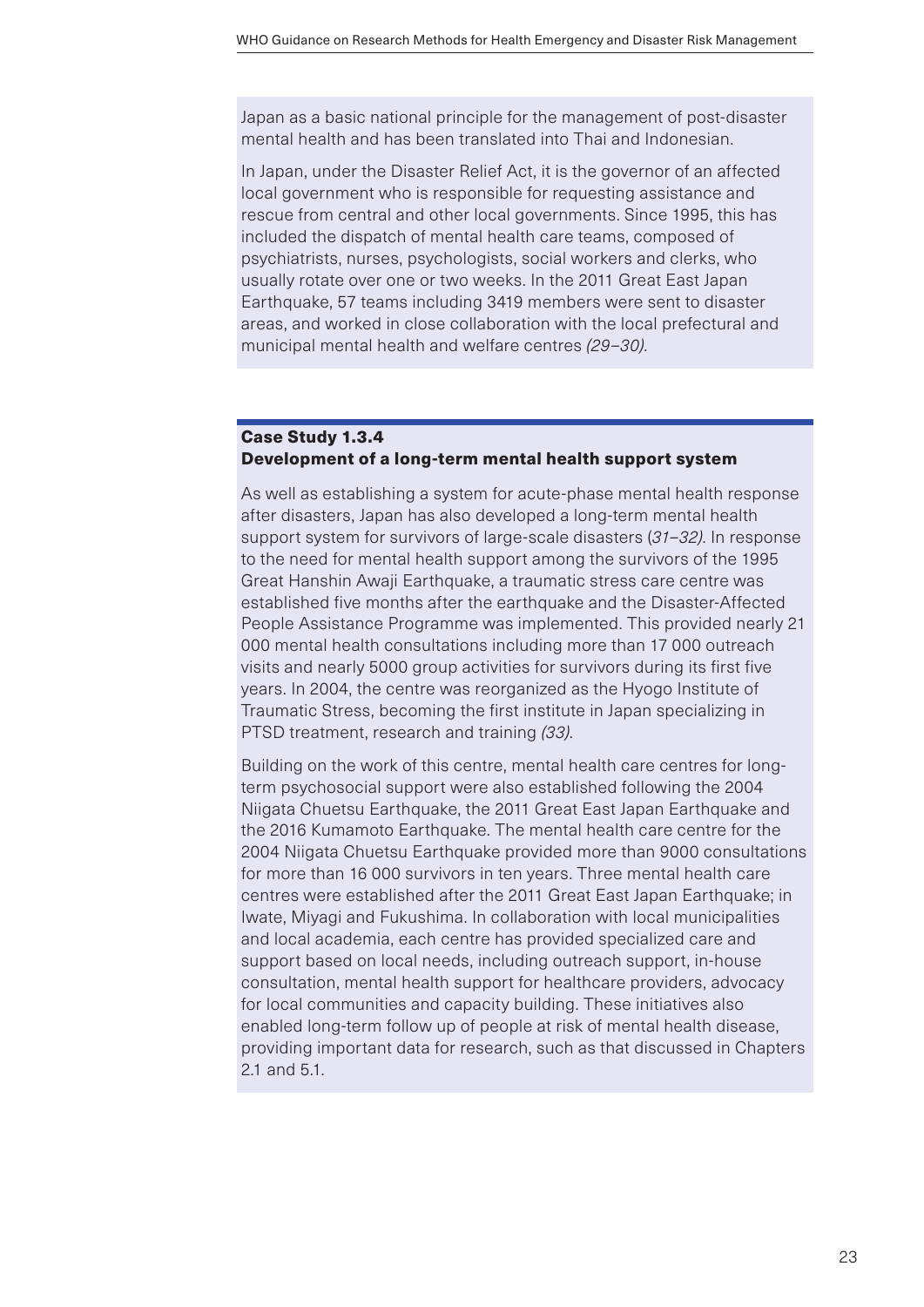

# 1.3.4 The National Disaster Medical System

The experiences of the Great Hanshin Awaji Earthquake described in Case Studies 1.3.2 to 1.3.4 prompted Japan to initiate its National Disaster Medical System. This comprises four components to enhance surge capacity for health response during and after disasters, which are shown in Table 1.3.1.

### Table 1.3.1 Components of the Japanese National Disaster Medical **System**

| <b>Disaster base</b><br>hospital                                                 | As of May 2019, 743 tertiary hospitals (with multiple hospitals in each of the<br>47 prefectures in Japan) are designated as disaster base hospitals, with the<br>following requirements:                                                                                                                                                                                                                                                                                                                                                                                                                                                                                                                                                                                                                                                                                                                                         |
|----------------------------------------------------------------------------------|-----------------------------------------------------------------------------------------------------------------------------------------------------------------------------------------------------------------------------------------------------------------------------------------------------------------------------------------------------------------------------------------------------------------------------------------------------------------------------------------------------------------------------------------------------------------------------------------------------------------------------------------------------------------------------------------------------------------------------------------------------------------------------------------------------------------------------------------------------------------------------------------------------------------------------------|
|                                                                                  | Seismic-proof structure                                                                                                                                                                                                                                                                                                                                                                                                                                                                                                                                                                                                                                                                                                                                                                                                                                                                                                           |
|                                                                                  | Emergency supply of power, water, medical gas                                                                                                                                                                                                                                                                                                                                                                                                                                                                                                                                                                                                                                                                                                                                                                                                                                                                                     |
|                                                                                  | Emergency department, intensive care unit and heliport.                                                                                                                                                                                                                                                                                                                                                                                                                                                                                                                                                                                                                                                                                                                                                                                                                                                                           |
|                                                                                  | Business continuity plan (added in April 2019)                                                                                                                                                                                                                                                                                                                                                                                                                                                                                                                                                                                                                                                                                                                                                                                                                                                                                    |
|                                                                                  | Disaster base hospitals provide a centre of disaster response in the<br>designated area and host a Disaster Medical Assistance Team (DMAT),<br>composed of its employees, to support affected hospitals. Outside of<br>disasters, disaster base hospitals provide education in disaster medicine to<br>health professionals. The recently added requirement for a business<br>continuity plan aims to strengthen emergency power, water and medical<br>supply based on experience in recent disasters that caused disruption of<br>basic service. All disaster base hospitals had implemented a business<br>continuity plan by August 2019 (34).                                                                                                                                                                                                                                                                                  |
| <b>Disaster Medical</b><br><b>Assistance Team</b><br>(DMAT)                      | DMATs are teams of specially trained medical professionals comprising up to<br>five members, including medical doctors, nurses and logisticians, who are<br>able to work together using a single car. As of April 2017, there are more than<br>1500 teams registered across all prefectures in Japan. In principle, a DMAT<br>would arrive at the affected area within 24 to 48 hours, under the command<br>and control of DMAT headquarters. DMATs assist affected hospitals, health<br>and welfare facilities, municipal headquarters and manage Staging Care<br>Units (SCU) for wide area transportation, including hospital evacuation. DMAT<br>members update their knowledge and skills through periodic training (35) and<br>their education programme was revised after the 2011 Great East Japan<br>Earthquake to focus more on communication, coordination and hospital<br>support, including hospital evacuation (36). |
|                                                                                  | The initial concept of DMAT was developed in the USA, and the Japanese<br>version of DMAT and Emergency Medical Information System (EMIS) have<br>been implemented in many medical facilities (37).                                                                                                                                                                                                                                                                                                                                                                                                                                                                                                                                                                                                                                                                                                                               |
| <b>Staging Care</b><br><b>Unit (SCU) and</b><br>wide area<br>transportation      | To reduce the number of preventable disaster deaths, Staging Care Units<br>(SCU) are used to select patients who will be transported to non-affected<br>areas. SCUs are often based at an airport close to the affected area and<br>support coordination between medical responders and transportation<br>agencies. The role of SCU with limited resources can be flexible according to<br>the situation (36-38).                                                                                                                                                                                                                                                                                                                                                                                                                                                                                                                 |
| <b>Emergency</b><br><b>Medical</b><br><b>Information</b><br><b>System (EMIS)</b> | EMIS is used to share real-time information among fieldworkers,<br>headquarters and central government. It collects, frequently updates and<br>shares information about the function of disaster base hospitals and other<br>hospitals in the affected area, the status of evacuation centres, field<br>hospitals, DMATs, and road and airport conditions for transportation. The<br>updated headquarters activity plan and record are also shared through EMIS<br>(37-38). EMIS was updated after the 2011 Great East Japan Earthquake to<br>incorporate a geographical information system (GIS) (see Chapter 4.8) in<br>order to allocate the hospitals, clinics, welfare centres and DMATs in real<br>time on a single map to improve efficient data sharing and decision making.                                                                                                                                              |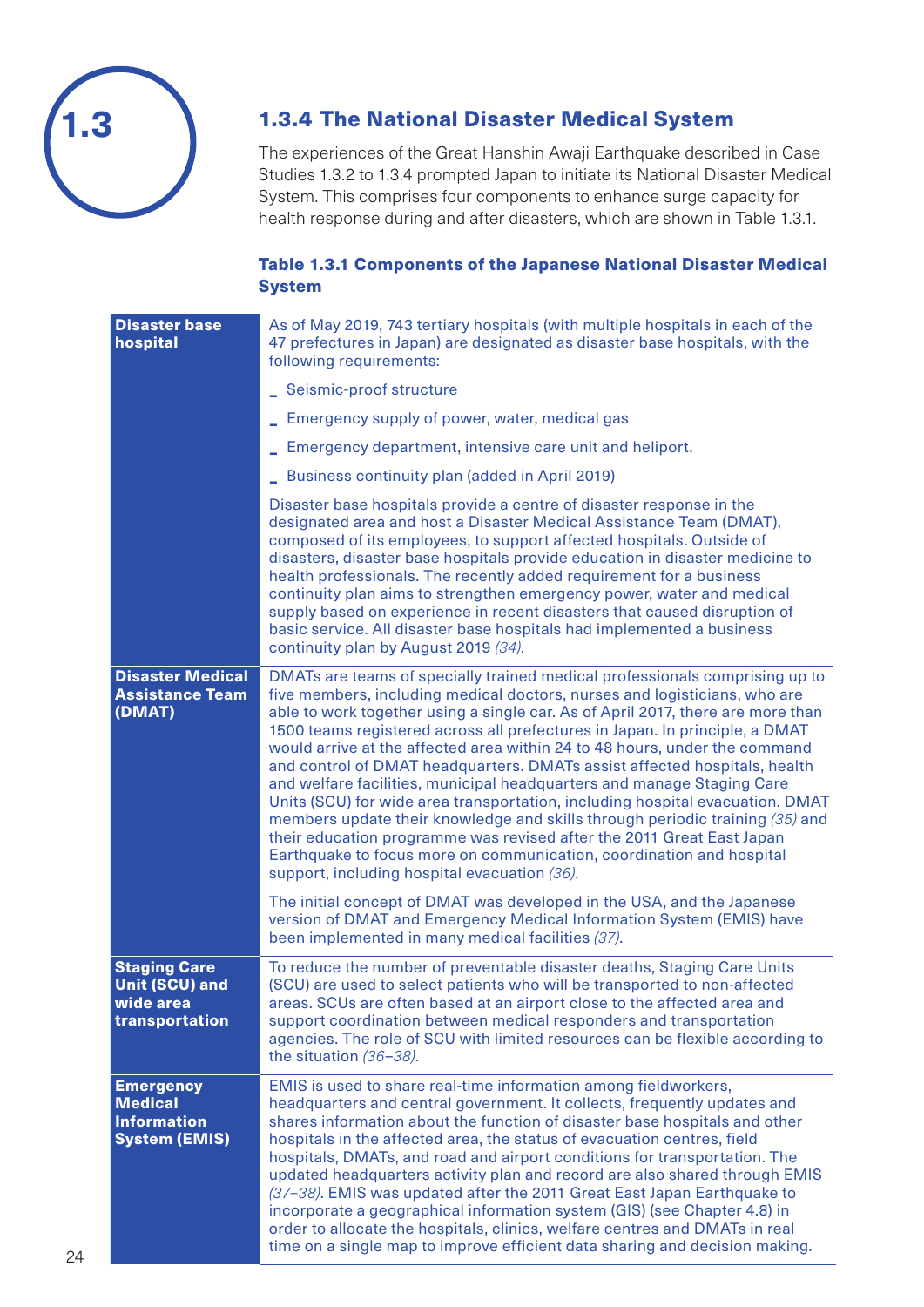The Japanese National Disaster Medical System improved the health response to disasters and was successfully implemented in several largescale disasters after its establishment. However, the Great East Japan Earthquake on 11 March 2011 (magnitude 9.0) that affected a wide area of northeast Japan, causing many tsunamis over 10 meters high and leading to 22 252 deaths and 6233 injured people, identified further health needs, especially in relation to the care of vulnerable populations.

As of October 2011, of 380 medical facilities in the three most affected coastal prefectures (Iwate, Miyagi, Fukushima), 191 had totally or partially lost their ability to have in-patients and 205 facilities were completely or partially unable to accept out-patients. Ten facilities were completely destroyed and 290 facilities were partially destroyed *(21)*. The large size of the affected area, the wide variety of population needs and the range of assistance available made clear the need for disaster medical coordinators *(39)*. For instance, disruption to haemodialysis as a result of loss of electricity and water was an emergent threat to life, and so the network of medical doctors related to haemodialysis collaborated successfully with DMAT to organize the large-scale evacuation of 80 haemodialysis patients from the Kesennuma area of Miyagi Prefecture to Hokkaido and 581 patients from the Fukushima Prefecture (154 to Niigata, 382 to Tokyo and 45 to Chiba), providing temporary dialysis before transfer if necessary *(40)*. This led to the inclusion of haemodialysis liaison as an additional component of the National Disaster Medical System.

In the acute phase after the earthquake, particular challenges included providing support for damaged psychiatric hospitals and ensuring safety, food and medicine for hundreds of their hospitalized patients. Although some mental health professional teams voluntarily supported the affected areas, effective support was difficult to implement because of the lack of clear reporting lines or collaboration agreements *(41)*. In response to the need for mental health support for affected people and damaged facilities, the Disaster Psychiatric Assistance Team (DPAT) was established in 2013 *(42–43)*.

Government facilities and the public health workforce were also severely damaged in the 2011 Great East Japan Earthquake. A total of more than 140 000 person days were provided by external local municipality officials to support the affected areas, but the damage to facilities and the loss of officials meant that the host municipalities lost much of their management and coordination capability and could not effectively allocate or utilize the limited resources *(44)*. Therefore, to address the surge needs for public health and logistical management, Disaster Health Emergency Assistance Teams (DHEAT) were developed.

In addition, further health needs, including evacuation support and followup rehabilitation for disabled people and the need for special consideration and follow up for maternal and child health were also highlighted in the management of evacuations. These and other follow-up activities resulted in the development of the Japan Disaster Rehabilitation Assistance Team (JRAT) and Mother and Child Health Liaison.

Another of the significant gaps during the 2011 Great East Japan Earthquake was the lack of any standard medical record form for emergency medical teams. Teams from different organizations used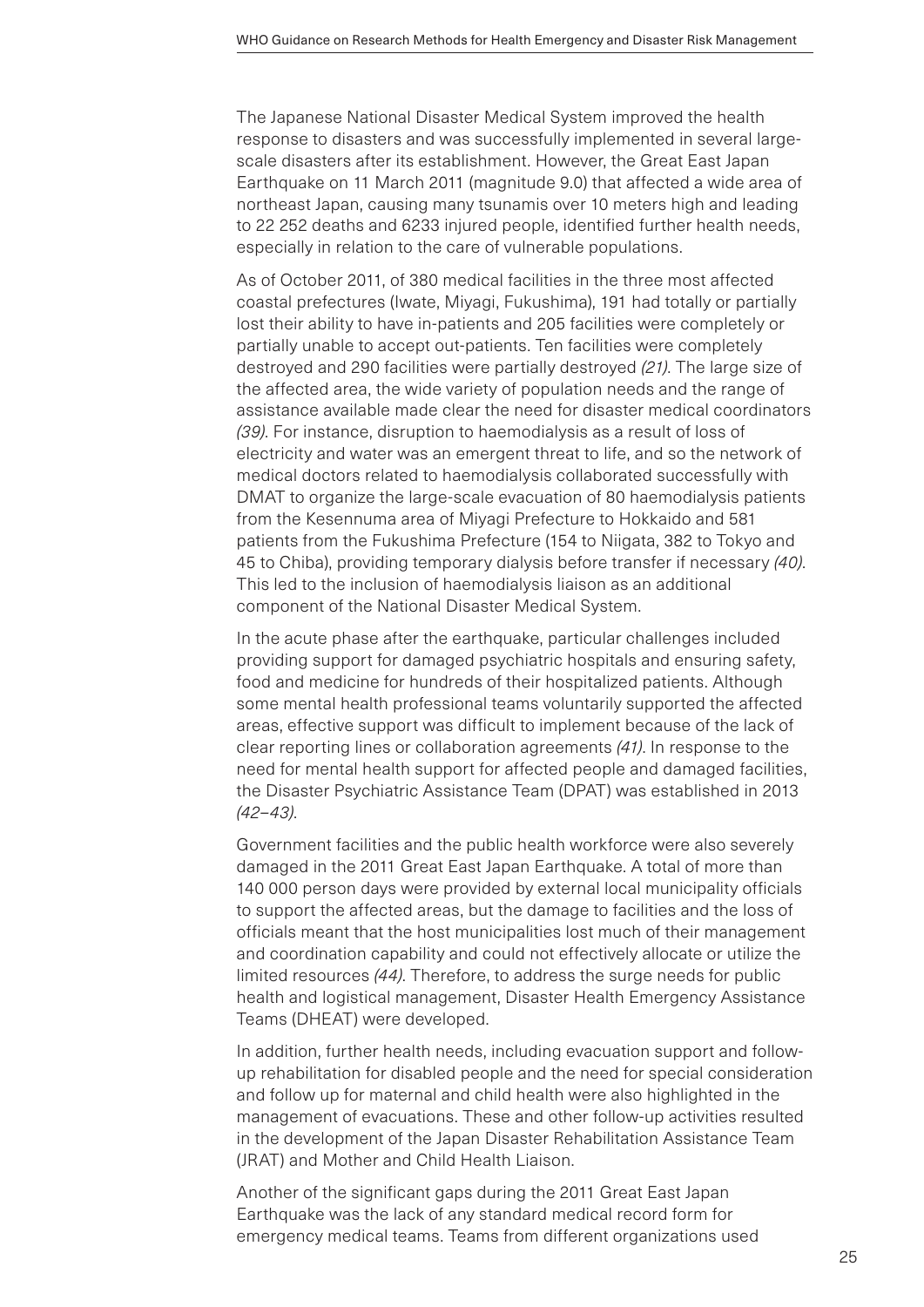

different forms, making it difficult for them to share clinical information. This failure in continuity of care led to the creation of the Joint Committee for Disaster Medical Record of Japan, which proposed a standard disaster medical record form *(45)*. A special feature of this standard recording format is its inclusion of a daily medical report function called J-SPEED (see Table 1.3.2 and Case Study 1.3.5).

The earthquake also highlighted the concept of "disaster-related death" *(46)*. According to the Government of Japan's Reconstruction Agency, as of 21 August 2012 some 1950 people who had initially survived the earthquake and tsunami were confirmed dead due to disaster-induced fatigue, psychological trauma or the aggravation of existing chronic diseases. This concept was further highlighted in the 14 April 2016 Kumamoto Earthquake (magnitude 6.5) where nearly 80% of deaths (218 out of 273, as of 12 April 2019) fell into this category *(46)*. As a consequence, the SPHERE standard *(47)* is increasingly applied to the environmental improvement of evacuation shelters and to the lives of affected people to try to reduce these deaths that are not directly caused by the disaster.

Along with the developments in health response to disasters in Japan described above, there have also been important innovations to improve preparedness for better health response in the acute phase (Case Study 1.3.5) and research to increase health resilience in affected areas (Case Studies 1.3.6 and 1.3.7).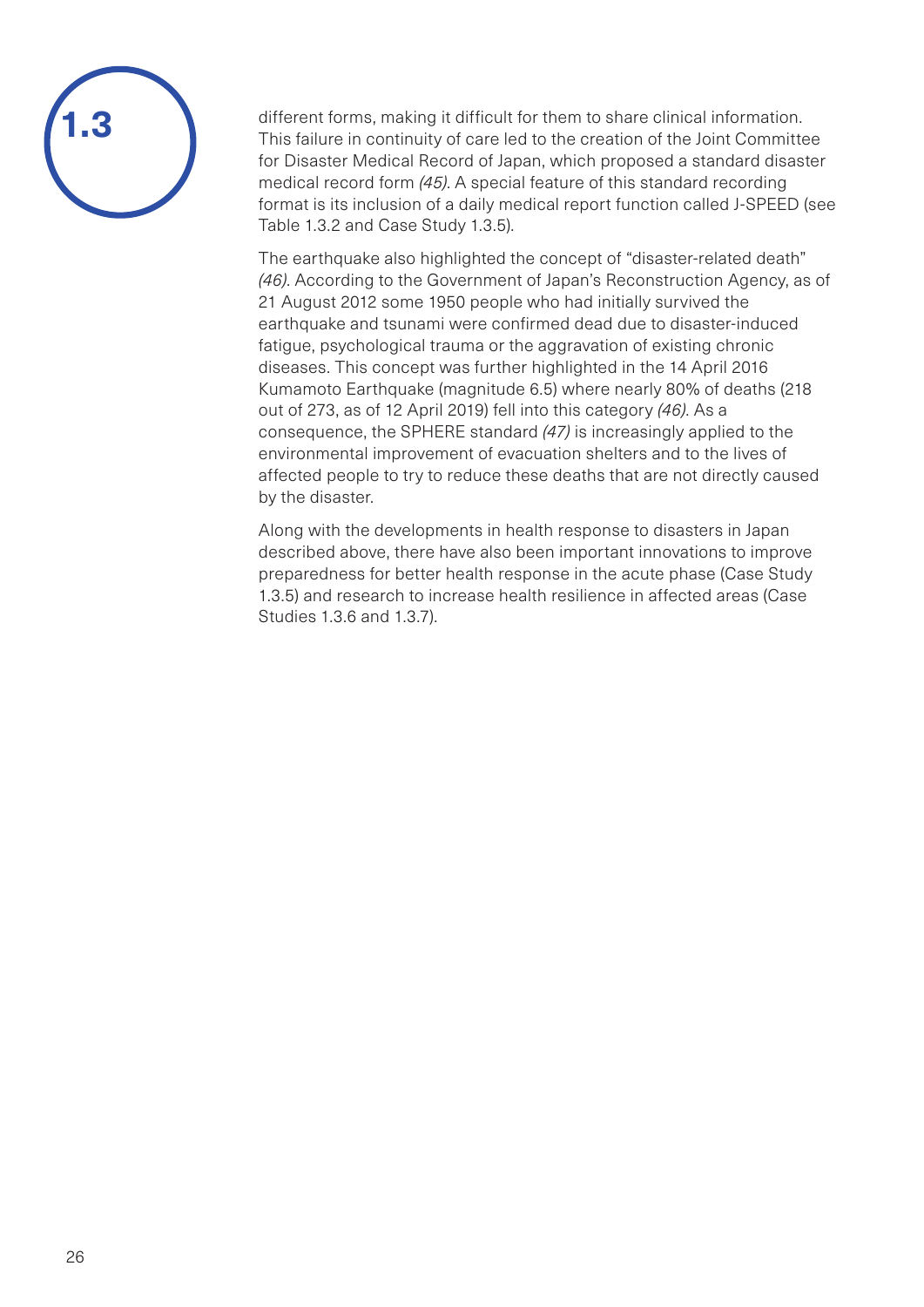### Table 1.3.2 Additional components of the Japanese National Disaster Medical System introduced after the 2011 Great East Japan Earthquake

| <b>Disaster medical</b><br>coordinators                              | Disaster medical coordinators are officially appointed by prefectures and<br>coordinate the activities of external and internal medical assistance teams to<br>maximize their impact on the medical and public health needs of affected<br>populations through close communication with local stakeholders. Following an<br>initial initiative in Hyogo Prefecture after the 1995 Great Hanshin Awaji<br>Earthquake, by 2011 only four prefectures had designated a disaster medical<br>coordinator but, by 2015, 43 out of 47 prefectures (91%) had designated or were<br>planning to designate such a coordinator (39).                                                                                                                                             |
|----------------------------------------------------------------------|-----------------------------------------------------------------------------------------------------------------------------------------------------------------------------------------------------------------------------------------------------------------------------------------------------------------------------------------------------------------------------------------------------------------------------------------------------------------------------------------------------------------------------------------------------------------------------------------------------------------------------------------------------------------------------------------------------------------------------------------------------------------------|
| <b>Disaster</b><br><b>Psychiatry</b><br><b>Assistance Team</b>       | Disaster Psychiatry Assistance Teams (DPAT) assist psychiatric hospitals and<br>support surge mental health needs in affected areas after disasters by<br>assessing the local psychiatric needs and collaborating with DMAT and other<br>assistance teams and local psychiatric facilities to provide high quality<br>psychiatric medicine (43). With the support of the DPAT Secretariat, DPAT<br>members update their knowledge and skills through periodic training (44).                                                                                                                                                                                                                                                                                          |
| <b>Disaster Health</b><br><b>Emergency</b><br><b>Assistance Team</b> | Disaster Health Emergency Assistance Teams (DHEAT) assist the<br>management function of the public health sector in affected local<br>municipalities, through information collection, integration, analysis and sharing<br>with fieldworkers. Local municipalities (prefectures, special assigned cities<br>and political areas) are recommended to organize Disaster Health<br>Emergencies Assistance Teams with public health professionals (48-50). The<br>operation plan has been developed since 2014 and has been available on the<br>Ministry of Health, Labour and Welfare website since March 2018. Sixteen<br>local municipalities dispatched Disaster Health Emergencies Assistance<br>Teams to the areas affected by the 2018 West Japan Heavy Rain (44). |
| <b>Japan Disaster</b><br>Rehabilitation<br><b>Assistance Team</b>    | Japan Disaster Rehabilitation Assistance Teams (JRAT) assist, in particular,<br>older people and people with disability from the very early phase of<br>evacuation. JRATs promote conversation with evacuated people, set up slopes<br>and handrails in the evacuation centre or in temporary houses, and provide<br>care and supervision. JRATs also provide temporary support devices and aids<br>to promote rehabilitation of affected people.                                                                                                                                                                                                                                                                                                                     |
| <b>Mother and</b><br><b>Child Health</b><br><b>Liaison</b>           | Paediatricians and obstetricians join the disaster medical headquarters team<br>to coordinate mother and child health issues, including perinatal care and<br>mental and physical support of children.                                                                                                                                                                                                                                                                                                                                                                                                                                                                                                                                                                |
| <b>Haemodialysis</b><br><b>Liaison</b>                               | Physicians network to identify people who need haemodialysis in the affected<br>area and coordinate their transportation to areas outside the affected region.<br>This can include the provision of transitional temporary haemodialysis before<br>patients are sent to more distant hospitals (40).                                                                                                                                                                                                                                                                                                                                                                                                                                                                  |
| <b>Standard</b><br>disaster medical<br>record /J-SPEED               | The disaster medical record has been standardized and all emergency medical<br>teams use it regardless of their organization. This makes it easier to transfer<br>clinical information among medical providers for continuity of patient care.<br>One special feature of this standardization is a daily medical report function<br>called J-SPEED (see Case Study 1.3.5).                                                                                                                                                                                                                                                                                                                                                                                            |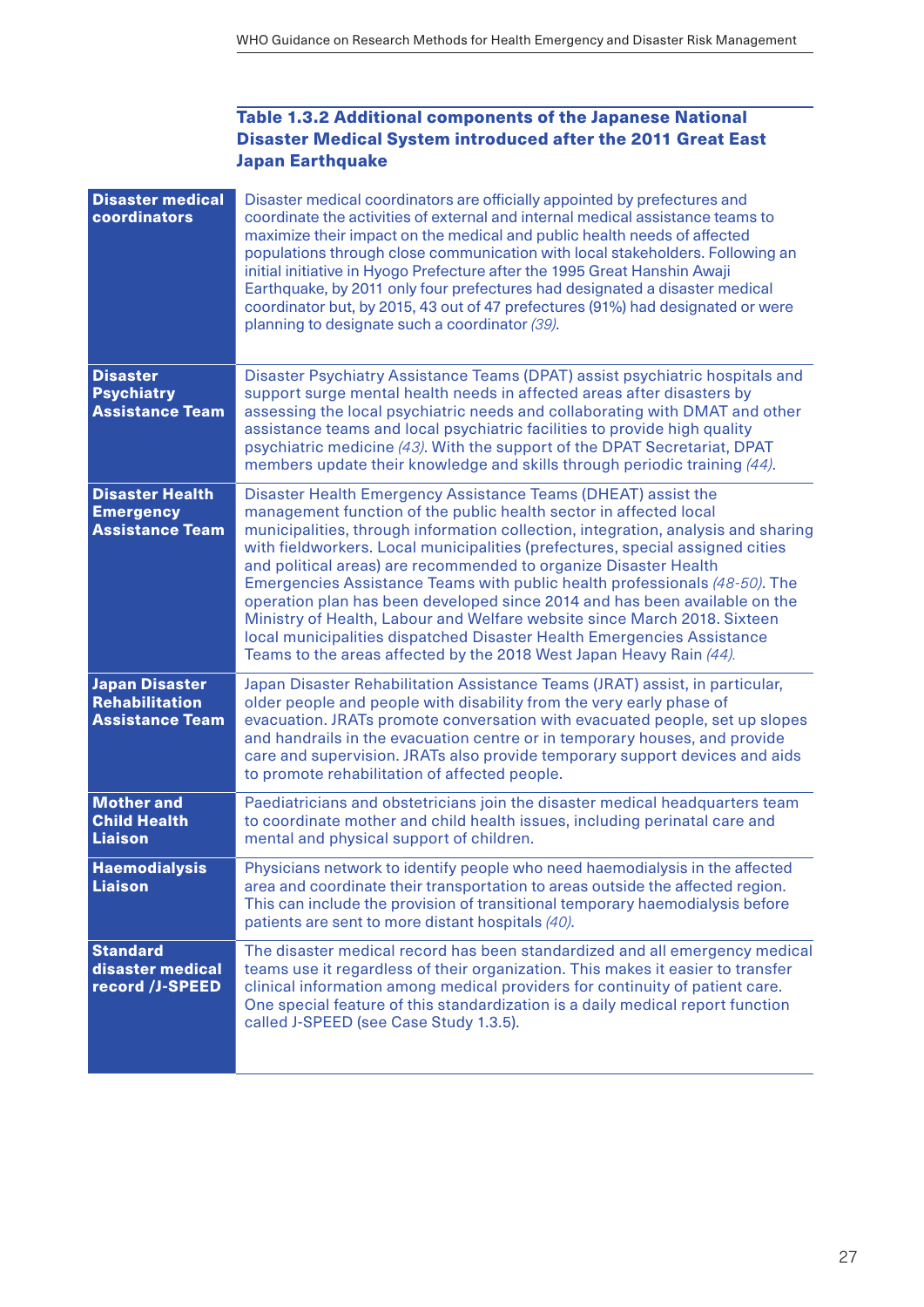#### Case Study 1.3.5 Development of health data management systems

Timely and effective data collection during and after a disaster is key for better health response (see Chapter 4.4) and is a large challenge for national Emergency Medical Teams (EMTs) such as DMAT *(51)*. Having experienced these problems after the 2011 Great East Japan Earthquake, a joint committee was established and started a project to develop a standardized format for medical data collection to support effective information collection, sharing and analysis for the following response. This format was developed with reference to the Surveillance in Post Extreme Emergency and Disaster (SPEED) system, developed by WHO and the Ministry of Health of the Philippines *(52)* (see Chapter 2.2).

The newly developed format, referred to as the Japanese version of SPEED (J-SPEED) includes health conditions such as certain chronic diseases, which are more common in Japan *(53)*. It was successfully used by all national EMTs during recent disasters in Japan, including gathering medical data from 8089 consultations during the 2016 Kumamoto Earthquake, 3620 consultations during the 2018 West Japan Heavy Rains and 591 consultations during the 2018 Hokkaido earthquake. It enabled rapid assessment of the health needs of affected people and significantly contributed to the identification of people who required referrals to specialist teams, acute mental health support (who were referred to DPAT), and other specific health responses *(54)*.

This progress has taken place alongside the development of the WHO Emergency Medical Team (EMT) Minimum Data Set (MDS), a standardized medical data collection and reporting system adopted in 2017.

### Case Study 1.3.6 Cohort studies to evaluate longitudinal effects of a disaster on affected communities

Many cohort studies have been designed and conducted to evaluate longitudinal effects of the 2011 Great East Japan Earthquake on the affected communities. These studies were established as a collaborative effort between local governments and academic institutes in the affected regions to better understand the health condition of residents. Care and follow-up activities were undertaken to improve the health condition of the affected communities based on the outcome of the surveys.

For example, the Fukushima Health Management Survey is conducted by the Fukushima Prefectural Government and the Fukushima Medical University to alleviate residents' concerns over radiation and facilitate appropriate health care of residents in the Fukushima Prefecture. The surveys assess longitudinal health conditions of people who lived in the Prefecture between 11 March and 1 July 2011 *(55-56)*.

As another example, the Center for Community Health was established in Tohoku University to assess the longitudinal effect of the earthquake on affected communities in Ishinomaki city, Shichigahama town and Sendai City *(57)*. The Shichigahama Health Promotion Project was designed and conducted as a collaboration between Shichigahama town and Tohoku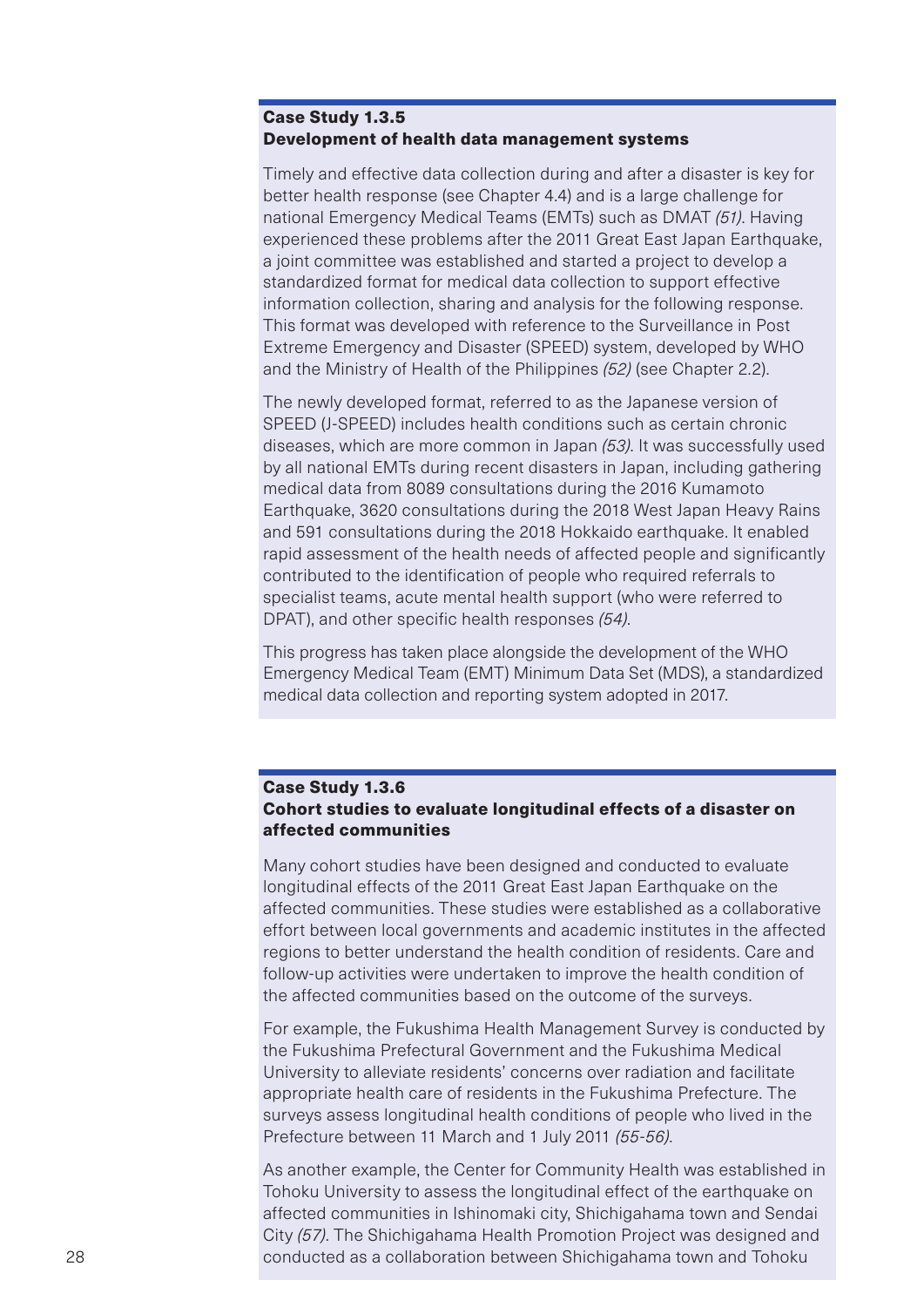University. The project team conducted annual surveys and follow-up of all residents whose houses suffered major damage *(58)*.

Knowledge accumulated from these activities can be useful not only for improving the health of residents affected by this specific disaster, but also for reducing exposure and vulnerability, disaster preparedness, response to, and recovery from future disasters. Similarly, using the same or a similar format for the collection of health information for people affected by future disasters will support research consistency and should facilitate ethical approval (see also Chapters 3.4 and 6.4).

### Case Study 1.3.7 Long-term follow up using registers and biological data

Tohoku University is one of Japan's leading national universities and is located in the area affected by the 2011 Great East Japan Earthquake. It initiated the Tohoku Medical Megabank Project in order to restore community medical services in the areas heavily damaged by this earthquake and tsunami disaster, and to establish an advanced medical system to meet the global trend towards large-scale medical information technology. The project is executed in corporation with Iwate Medical University and funded by the national Government of Japan.

The earthquake caused catastrophic damage not only to health facilities but also to the health workforce in the Tohoku District. While the reconstruction of health facilities was implemented relatively successfully with support for infrastructure reconstruction, there was a notable decline in the number of medical professionals in Tohoku. This became alarmingly severe in more recent years and recruiting health professionals to work in the re-constructed medical facilities became critical. This urgent need led to a unique project to develop a centre of future-oriented medical services in Tohoku and to make this a driver for attracting medical practitioners.

Through the Tohoku Medical Megabank Project, an integrated biobank was established of biospecimen and information from cohort studies focused on the effect of the disaster on health *(59)*. There are two initial cohort programmes in the Tohoku Medical Megabank Project: (i) the Birth and Three-Generation Cohort Study and (ii) the Community-Based Cohort Study. Both are predominantly targeting the earthquake-affected areas and consist of multiple components including genomic studies. Along with assessment of the effects of the disaster, participants in these studies can contribute to other independent biomedical research to address knowledge gaps relating to differences between those with and without the same illness who lead the same lifestyle, and differences between individuals who are responsive or non-responsive to various forms of exposure. Several reports from the project have already clarified the influence of the disaster on vulnerable populations *(60)*. This project has enabled the long-term follow up of biomedical aspects of disasteraffected people, as well as promoting large-scale research more generally, which will use the voluntary contributions of the study participants to address other areas of uncertainty.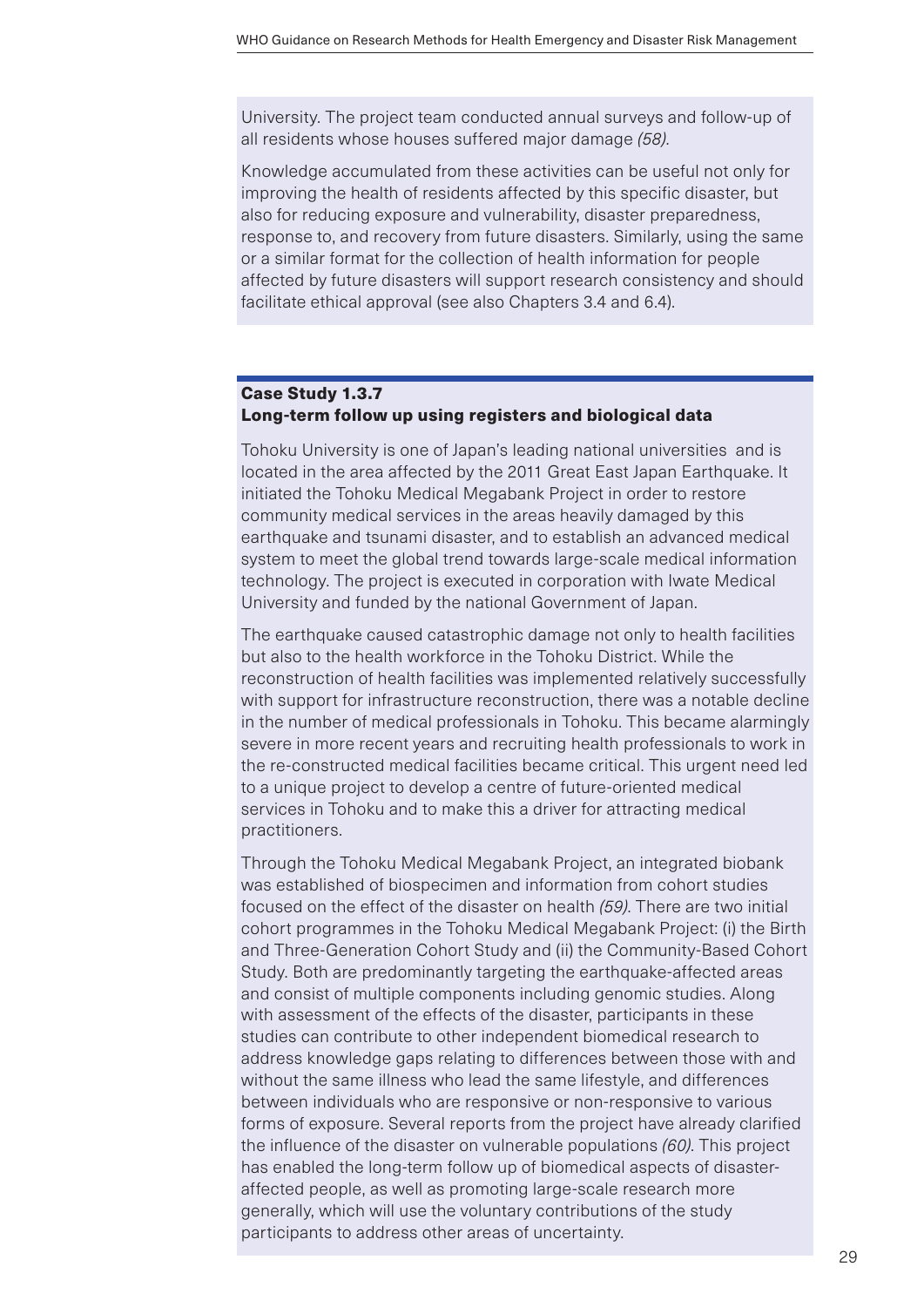

In Japan, the national Government's disaster management policies are decided by the Central Disaster Management Council, which is chaired by the Prime Minister and includes all Cabinet members. During and after a largescale disaster, the Cabinet Office is engaged in the collection and dissemination of accurate information, reporting to the Prime Minister, establishment of the emergency activities system (including the Government's Disaster Management Headquarters), and the overall wide-area coordination of disaster response measures. DRR has been carried out using the concept of "Building Back Better" through consultation with scientific experts to help with prediction of hazards, assessment and reduction of exposure and vulnerability, and building of response capacity *(17)*.

Improvements to the National Disaster Medical System is a key part of DRR. Research into Health EDRM is promoted by a grant-in-aid from the Japanese Society for Promotion of Science, Ministry of Education, Culture, Sports, Science and Technology (MEXT) and the Ministry of Health, Labour and Welfare of Japan, while the budget for implementing countermeasures and response comes from the Cabinet Office. Awareness of these mechanisms for research promotion and implementation among researchers is also promoted in order that science and technology can be used to enhance DRR.

# 1.3.5 Conclusions

The long history of large-scale disasters in Japan and the substantial events of recent decades have provided the country with many opportunities to learn from the past to improve Health EDRM for the future. This has made use of evidence from research of many different types, and has led to the implementation of the National Disaster Medical System. This has continued to be refined as new evidence has accumulated, helping to ensure that disaster risk management, including prevention, preparedness, response and recovery, make an important contribution to the health of the nation, and encouraging partnerships between policy makers, practitioners and researchers to lead to further improvements in the future.

### 1.3.6 Key messages

- o **Health EDRM requires the continual enhancement of policies and programmes using both historical evidence and up-to-date, reliable, scientific evidence from research. This requires highquality research, which needs capacity building in research methods and timely, accurate and appropriately collected data.**
- o **This chapter featured Japan as an example of applying the principle of Building Back Better through its spiral cycles of disasters. The development of health systems and the health workforce over time in response to the health needs identified in emergencies and disasters has improved data collection, assisted the management of survivors and produced a better environment for research and subsequent policy making.**
- o **This chapter illustrates how policy development and the enhancement of health systems have built on evidence from before, during and after emergencies and disasters in Japan, and provides a practical example for other countries.**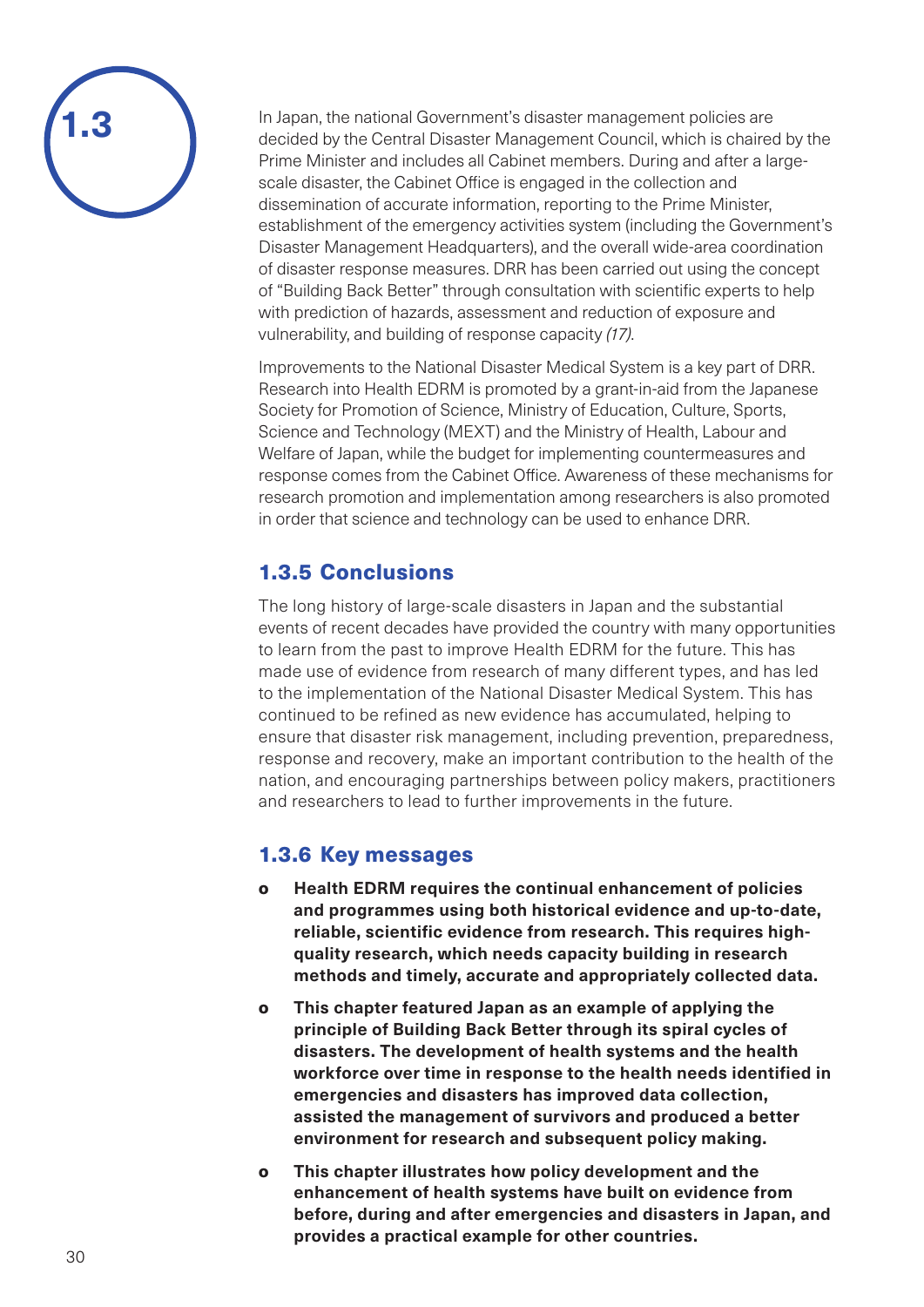# 1.3.7 Further reading

### Hazards and health:

Menne B, Murray V, editors. Floods in the WHO European Region: health effects and their prevention. 2013. [http://www.euro.who.int/en/](http://www.euro.who.int/en/publications/abstracts/floods-in-the-who-european-region-health-effects-and-their-prevention) [publications/abstracts/floods-in-the-who-european-region-health-effects](http://www.euro.who.int/en/publications/abstracts/floods-in-the-who-european-region-health-effects-and-their-prevention)[and-their-prevention](http://www.euro.who.int/en/publications/abstracts/floods-in-the-who-european-region-health-effects-and-their-prevention) (accessed 7 February 2020).

### History and perspective of disasters:

Burkle FM. Challenges of Global Public Health Emergencies: Development of a Health-Crisis Management Framework. Tohoku Journal of Experimental Medicine. 2019: 249(1): 33-41.

### International framework:

WHO Health Emergency and Disaster Risk Management Framework. [https://apps.who.int/iris/bitstream/handle/10665/326106/9789241516181](https://apps.who.int/iris/bitstream/handle/10665/326106/9789241516181-eng.pdf) [eng.pdf](https://apps.who.int/iris/bitstream/handle/10665/326106/9789241516181-eng.pdf) (accessed 7 February 2020).

Kayano R, Chan EY, Murray V, Abrahams J, Barber SL. WHO thematic platform for health emergency and disaster risk management research network (TPRN): Report of the Kobe Expert Meeting. International Journal of Environmental Research and Public Health. 2019: 16(7): 1232.

UN/ISDR and WHO. Bangkok principles to implement the health aspects of Sendai Framework for Disaster Risk Reduction 2015–2030. 2016. [https://](https://www.preventionweb.net/files/47606_bangkokprinciplesfortheimplementati.pdf) [www.preventionweb.net/files/47606\\_](https://www.preventionweb.net/files/47606_bangkokprinciplesfortheimplementati.pdf)

[bangkokprinciplesfortheimplementati.pdf](https://www.preventionweb.net/files/47606_bangkokprinciplesfortheimplementati.pdf) (accessed 7 February 2020.

### Disaster Medical Needs and Responses in Japan

Suda T, Murakami A, Nakamura Y, Sasaki H, Tsuji I, Sugawara Y et al. Medical Needs in Minamisanriku Town after the Great East Japan Earthquake. Tohoku Journal of Experimental Medicine. 2019: 248(2): 73-86.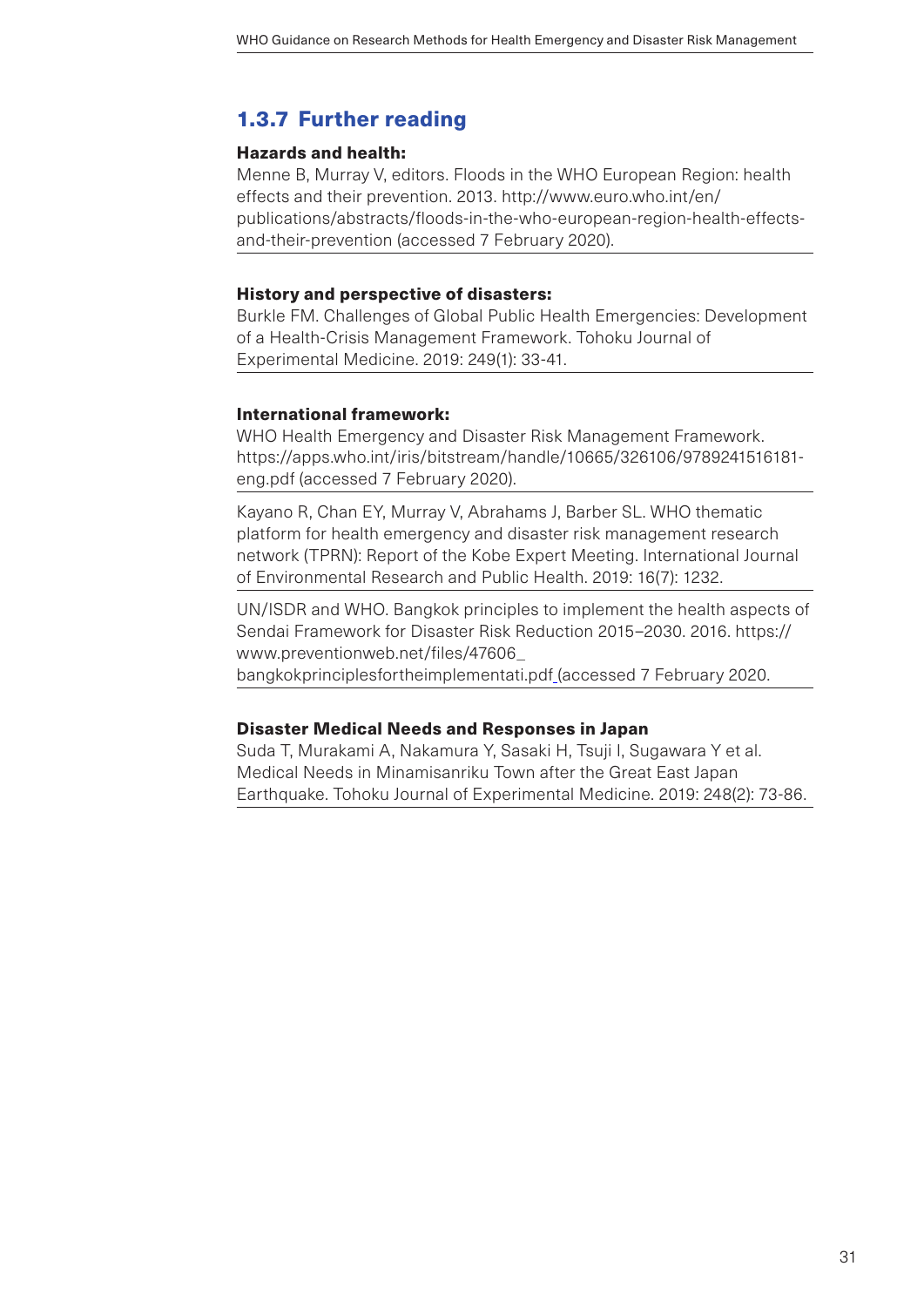

# 1.3.8 References

- 1. Terminology on disaster risk reduction. Geneva, Switzerland: UNISDR. 2017. <https://www.preventionweb.net/terminology/view/477> (accessed 7 February 2020).
- 2. Inter-Agency Standing Committee (IASC) (2019). INFORM report 2019. <https://www.preventionweb.net/publications/view/62347> (accessed 7 February 2020).
- 3. CRED and UNISDR. Poverty & Death Disaster Mortality 1996-2015. 2016. [https://www.unisdr.org/files/50589\\_](https://www.unisdr.org/files/50589_creddisastermortalityallfinalpdf.pdf) [creddisastermortalityallfinalpdf.pdf](https://www.unisdr.org/files/50589_creddisastermortalityallfinalpdf.pdf) (accessed 7 February 2020).
- 4. CRED and UNISDR. Tsunami Disaster Risk 2016: Past impacts and projections. 2016. [https://www.preventionweb.net/files/50825\\_](https://www.preventionweb.net/files/50825_credtsunami08.pdf) [credtsunami08.pdf](https://www.preventionweb.net/files/50825_credtsunami08.pdf) (accessed 7 February 2020).
- 5. CRED and UNISDR. Economic Losses, Poverty & Disasters 1998-2017. 2018. [https://www.unisdr.org/files/61119\\_credeconomiclosses.pdf](https://www.unisdr.org/files/61119_credeconomiclosses.pdf) (accessed 7 February 2020).
- 6. European Union, United Nations, World Bank (2019). Guidelines for Assessing the Human Impact of Disasters. [https://www.undp.org/](https://www.undp.org/content/undp/en/home/librarypage/crisis-prevention-and-recovery/guidelines-for-assessing-the-human-impact-of-disasters.html) [content/undp/en/home/librarypage/crisis-prevention-and-recovery/](https://www.undp.org/content/undp/en/home/librarypage/crisis-prevention-and-recovery/guidelines-for-assessing-the-human-impact-of-disasters.html) [guidelines-for-assessing-the-human-impact-of-disasters.html](https://www.undp.org/content/undp/en/home/librarypage/crisis-prevention-and-recovery/guidelines-for-assessing-the-human-impact-of-disasters.html) (accessed 7 February 2020).
- 7. Marin-Ferrer M, Vernaccini L, Poljansek K. INFORM index for risk management: Concept and methodology Version 2017. 2017 [https://](https://ec.europa.eu/jrc/en/publication/eur-scientific-and-technical-research-reports/inform-index-risk-management-concept-and-methodology-version-2017) [ec.europa.eu/jrc/en/publication/eur-scientific-and-technical-research](https://ec.europa.eu/jrc/en/publication/eur-scientific-and-technical-research-reports/inform-index-risk-management-concept-and-methodology-version-2017)[reports/inform-index-risk-management-concept-and-methodology](https://ec.europa.eu/jrc/en/publication/eur-scientific-and-technical-research-reports/inform-index-risk-management-concept-and-methodology-version-2017)[version-2017](https://ec.europa.eu/jrc/en/publication/eur-scientific-and-technical-research-reports/inform-index-risk-management-concept-and-methodology-version-2017) (accessed 7 February 2020).
- 8. Egawa S, Jibiki Y, Sasaki D, Ono Y, Nakamura Y, Suda T, et al. The correlation between life expectancy and disaster risk. Journal of Disaster Research 2018: 13: 1049-61.
- 9. Sendai Framework for Disaster Risk Reduction 2015–2030. UN and UNISDR. 2015 <https://www.unisdr.org/we/inform/publications/43291> (accessed 7 February 2020).
- 10. Imamura F, Suppasri A, Latcharote P, Otake T. A global assessment of tsunami hazards over the last 400 years. 2016. [http://irides.tohoku.ac.](http://irides.tohoku.ac.jp/media/files/archive/global_assessment_tsunami_hazards_400yrs.pdf) [jp/media/files/archive/global\\_assessment\\_tsunami\\_hazards\\_400yrs.](http://irides.tohoku.ac.jp/media/files/archive/global_assessment_tsunami_hazards_400yrs.pdf) [pdf](http://irides.tohoku.ac.jp/media/files/archive/global_assessment_tsunami_hazards_400yrs.pdf) (accessed 7 February 2020).
- 11. Namegaya Y, Satake K. Reexamination of the A.D. 869 Jogan earthquake size from tsunami deposit distribution, simulated flow depth, and velocity. Geophysical Research Letters. 2014: 41: 2297–303.
- 12. Muhari A, Imai K, Sugawara D, Imamura F. A method to determine the Level 1 and Level 2 tsunami inundation areas for reconstruction in Eastern Japan and possible application in pre-disaster areas. In: Santiago Fandino V, Kontar YA, Kaneda Y, editors. Post-Tsunami Hazard: Reconstruction and Restoration edited by. Post-Tsunami Hazard: Reconstruction and Restoration. 2015: pp.133-55.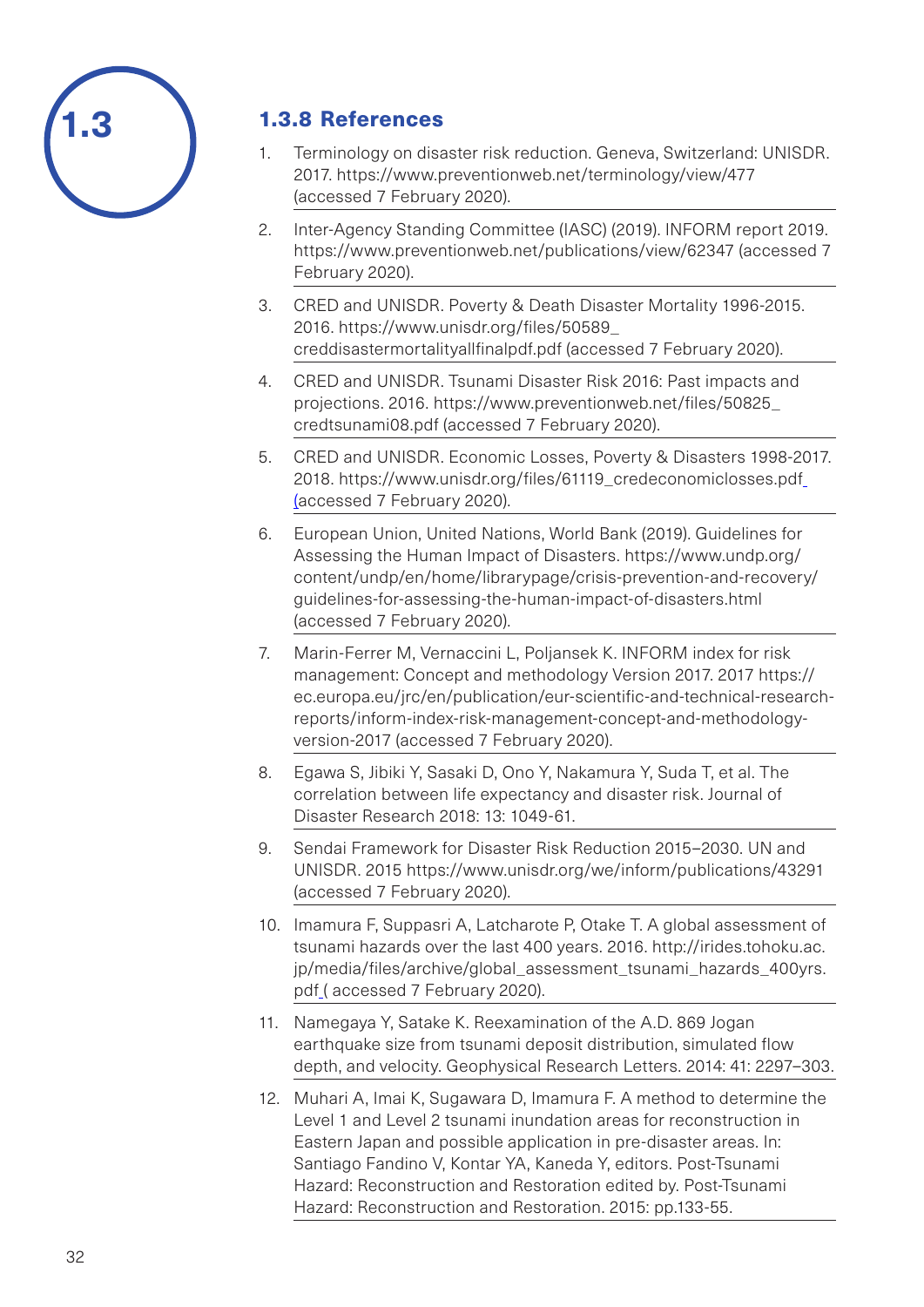- 13. Miyako City. The Great East Japan Earthquake and Tsunami: Records of Miyako City. Volume 1, History of Tsunami [Summary version in English]. 2015 [http://iwate-archive.pref.iwate.jp/wp/wp-content/](http://iwate-archive.pref.iwate.jp/wp/wp-content/uploads/2017/02/records_of_miyako_city.pdf) [uploads/2017/02/records\\_of\\_miyako\\_city.pdf](http://iwate-archive.pref.iwate.jp/wp/wp-content/uploads/2017/02/records_of_miyako_city.pdf) (accessed 7 February 2020).
- 14. Yamori K. Revisiting the concept of tsunami Tendenko: Tsunami evacuation behavior in the Great East Japan Earthquake. In: Kawase H, editor. Studies on the 2011 Off the Pacific coast of Tohoku Earthquake. Natural Disaster Science and Mitigation Engineering: DPRI reports. Springer, Tokyo. 2014.
- 15. Otake T, Suppasri A, Latcharote P, Imamura F. A global assessment of historical and future tsunami hazards based on seismic records over the last 400 years [Japanese with English abstract]. Journal of Japan Society of Civil Engineers Series B2 (Coastal engineering). 2017: 73 (2): I\_1609-l\_1614. [doi.org/10.2208/kaigan.73.l\\_1609](http://doi.org/10.2208/kaigan.73.l_1609).
- 16. National Land Agency. Disaster Countermeasures Basic Act [provisional English translation]. 1997 [https://www.adrc.asia/](https://www.adrc.asia/documents/law/DisasterCountermeasuresBasicAct.pdf) [documents/law/DisasterCountermeasuresBasicAct.pdf](https://www.adrc.asia/documents/law/DisasterCountermeasuresBasicAct.pdf) (accessed 7 February 2020).
- 17. Cabinet Office, Government of Japan. Disaster management in Japan. 2015 [http://www.bousai.go.jp/1info/pdf/saigaipamphlet\\_je.pdf](http://www.bousai.go.jp/1info/pdf/saigaipamphlet_je.pdf) (accessed 7 February 2020).
- 18. Itoya S. Nuclear Emergency Preparedness and Response in Japan following Fukushima Accident. Presentation in Regional Workshop on Observing a Nuclear. Radiological Emergency Exercise. 2013 [https://](https://ansn.iaea.org/Common/topics/OpenTopic.aspx?ID=13148) [ansn.iaea.org/Common/topics/OpenTopic.aspx?ID=13148](https://ansn.iaea.org/Common/topics/OpenTopic.aspx?ID=13148) ( accessed 7 February 2020).
- 19. Cabinet Office, Government of Japan. White Paper on Disaster Management [Japanese]. 2019 [http://www.bousai.go.jp/kaigirep/](http://www.bousai.go.jp/kaigirep/hakusho/pdf/R1_fuzokusiryo.pdf) [hakusho/pdf/R1\\_fuzokusiryo.pdf](http://www.bousai.go.jp/kaigirep/hakusho/pdf/R1_fuzokusiryo.pdf) (accessed 7 February 2020).
- 20. Yamanouchi S, Sasaki H, Tsuruwa M, Ueki Y, Kohayagawa Y, Kondo H, et al. Survey of preventable disaster death at medical institutions in areas affected by the Great East Japan Earthquake: A retrospective preliminary investigation of medical institutions in Miyagi Prefecture. Prehospital and Disaster Medicine. 2015: 30(2): 145-51.
- 21. Ministry of Health, Labour and Welfare (MHLW). Medical Support Activities after the Great East Japan Earthquake [Japanese]. 2012 [http://www.bousai.go.jp/kaigirep/kentokai/tamokutekisen/3/pdf/](http://www.bousai.go.jp/kaigirep/kentokai/tamokutekisen/3/pdf/shiryou1.pdf) [shiryou1.pdf](http://www.bousai.go.jp/kaigirep/kentokai/tamokutekisen/3/pdf/shiryou1.pdf) (accessed 7 February 2020).
- 22. Baba S, Taniguchi H, Nambu S, Tsuboi S, Ishihara K, Osato S (1996). The Great Hanshin earthquake. Lancet 347(8997): 307-9.
- 23. Ukai T. The Great Hanshin-Awaji Earthquake and the problems with emergency medical care. Renal Failure. 1997: 19(5): 633-45.
- 24. JNA. Chapter 1 Dispatching disaster support nurses, Efforts of Japanese Nursing Association in the Great East Japan Earthquake [Japanese]. 2012 [https://www.nurse.or.jp/nursing/practice/reconstruction/support/](https://www.nurse.or.jp/nursing/practice/reconstruction/support/report/pdf/hokoku-1.pdf) [report/pdf/hokoku-1.pdf](https://www.nurse.or.jp/nursing/practice/reconstruction/support/report/pdf/hokoku-1.pdf) (accessed 7 February 2020).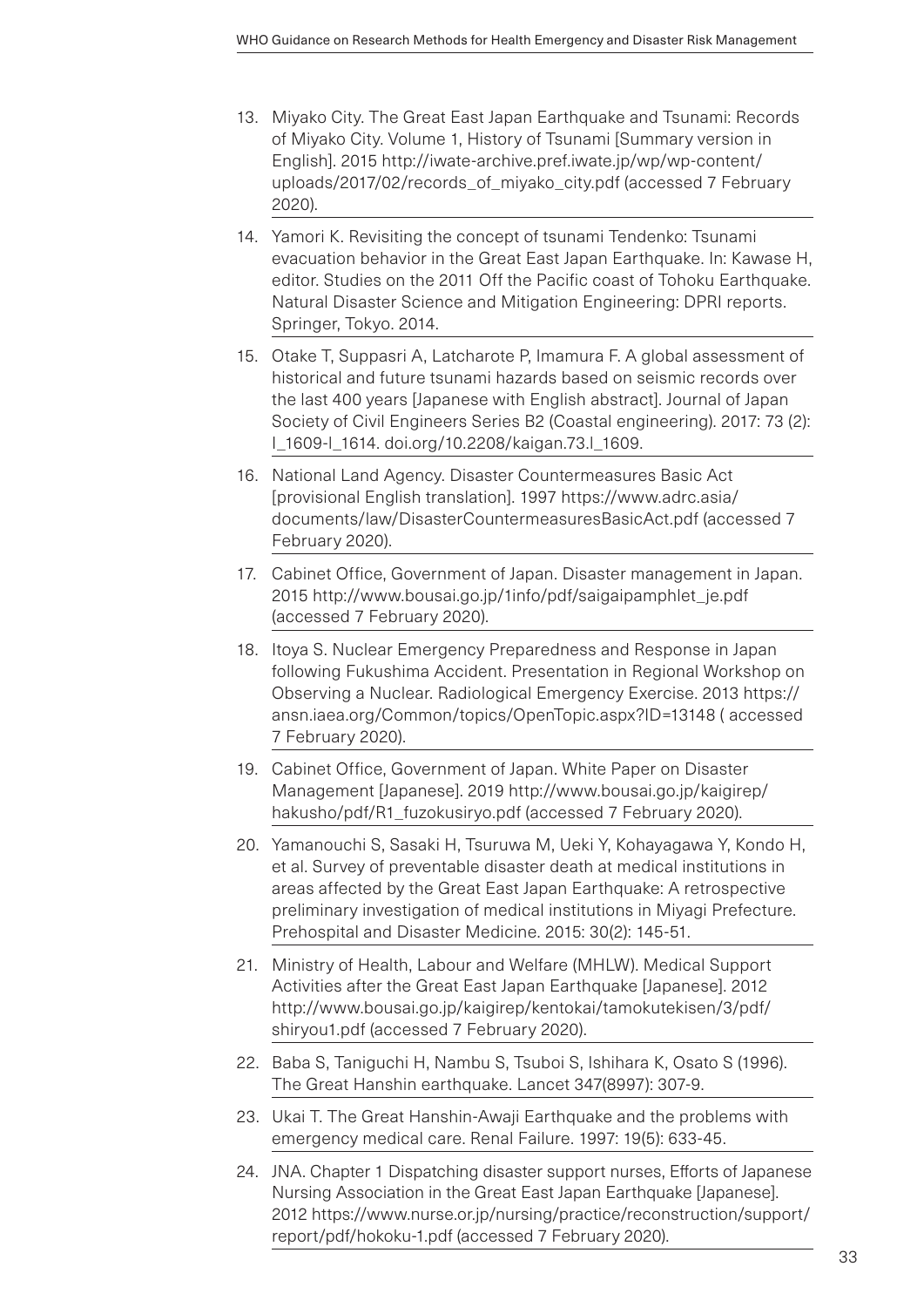| /1.3 |  |
|------|--|
|      |  |

- 25. Yamamoto A, Mashino S, Watanabe T, Uyama O, Okuno N, Minami H. Research of current status on disaster nursing education in Japan [Japanese]. Research Report of Education Project for Disaster Nursing. 2006.
- 26. Yamamoto A. Development of disaster nursing in Japan, and trends of disaster nursing in the world. Japan Journal of Nursing Science. 2013: 10: 162-9.
- 27. WHO/International Council of Nurses (ICN). ICN Framework of Disaster Nursing Competencies. World Health Organization: Geneva, Switzerland. 2009 [http://www.wpro.who.int/hrh/documents/icn\\_](http://www.wpro.who.int/hrh/documents/icn_framework.pdf) [framework.pdf](http://www.wpro.who.int/hrh/documents/icn_framework.pdf).
- 28. Hutton A, Veenema TG, Gebbie K. Review of the International Council of Nurses (ICN) Framework of Disaster Nursing Competencies. Prehospital and Disaster Medicine. 2016: 31(6): 680-3.
- 29. Kim Y, Akiyama T. Post-disaster mental health care in Japan. Lancet. 2011: 378: 317.
- 30. Kim Y. Great East Japan Earthquake and early mental-health-care response. Psychiatry and Clinical Neurosciences. 2011: 65: 539–48.
- 31. Tanaka M, Takahashi C, Ueno Y. The conditions of "isolated death" occurrences and its background in public temporary housing for disaster. Case of the Great Hanshin-Awaji Earthquake [Japanese with English abstract]. Journal of Architecture Planning. 2010: 75(654): 1815-23.
- 32. Tanaka E, Tennichi H, Kameoka S, Kato H. Long-term psychological recovery process and its associated factors among survivors of the Great Hanshin-Awaji Earthquake in Japan: a qualitative study. BMJ Open. 2019: 9(8): e030250.
- 33. Hyogo Institute of Traumatic Stress. The Great Hanshin-Awaji Earthquake (1995) and mental health issues. 2004. [http://www.j-hits.](http://www.j-hits.org/english/hanshin_awaji/index.html) [org/english/hanshin\\_awaji/index.html](http://www.j-hits.org/english/hanshin_awaji/index.html) (accessed 7 February 2020).
- 34. MHLW. Surveillance of hospital business continuity plan [Japanese]. 2019. <https://www.mhlw.go.jp/content/10800000/000533729.pdf> (accessed 7 February 2020).
- 35. Kondo H, Koido Y, Morino K, Homma M, Otomo Y, Yamamoto Y, Henmi H. Establishing disaster medical assistance teams in Japan. Prehospital and Disaster Medicine. 2009: 24: 556-64.
- 36. Anan H, Akasaka O, Kondo H, Nakayama S, Morino K, Homma M, et al. Experience from the Great East Japan Earthquake response as the basis for revising the Japanese Disaster Medical Assistance Team (DMAT) training program. Disaster Medicine and Public Health Preparedness. 2014: 8: 477-84.
- 37. Koido Y, Kondo H, Ichihara M, Kohayakawa Y, Henmi H. Research on the DMAT response to the 2011 East Japan Earthquake [Japanese with English abstract]. Journal of National Institute of Public Health. 2011: 60(6): 495-501.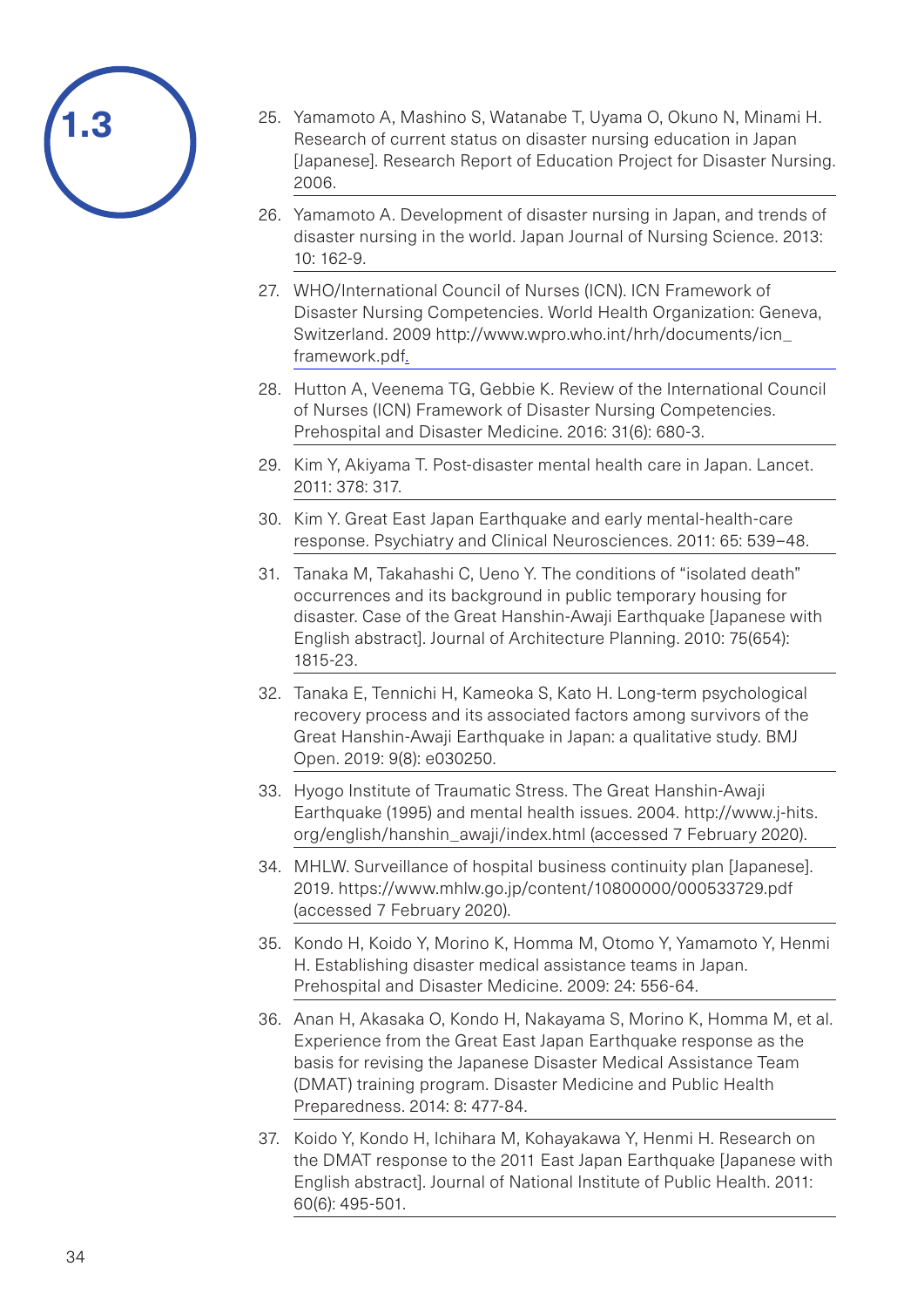- 38. Homma M. Development of the Japanese national disaster medical system and experiences during the Great East Japan Earthquake. Yonago Acta Medica. 2015: 58(2): 53-61.
- 39. Egawa S, Suda T, Jones-Konneh TEC, Murakami A, Sasaki H. Nationwide implementation of disaster medical coordinators in Japan. Tohoku Journal of Experimental Medicine. 2017: 243: 1-9.
- 40. Masakane I, Akatsuka T, Yamakawa T, Tsubakihara Y, Ando R, Akizawa T, et al. Survey of dialysis therapy during the Great East Japan Earthquake Disaster and recommendations for dialysis therapy preparation in case of future disasters. Renal Replacement Therapy. 2016: 2: 48.
- 41. Matsumoto K. Mental health care systems and provisions in the immediate and acute phase of the Great East Japan Earthquake: situational and support activities in Miyagi Prefecture [Japanese with English abstract]. Seishin Shinkeigaku Zasshi. 2014: 116(3): 175-88.
- 42. MHLW. Disaster Psychiatric Assistance Team (DPAT) Activity Guidelines [Japanese]. 2013. [https://www.mhlw.go.jp/seisakunitsuite/](https://www.mhlw.go.jp/seisakunitsuite/bunya/hukushi_kaigo/shougaishahukushi/kokoro/ptsd/dpat_130410.html) [bunya/hukushi\\_kaigo/shougaishahukushi/kokoro/ptsd/dpat\\_130410.](https://www.mhlw.go.jp/seisakunitsuite/bunya/hukushi_kaigo/shougaishahukushi/kokoro/ptsd/dpat_130410.html) [html](https://www.mhlw.go.jp/seisakunitsuite/bunya/hukushi_kaigo/shougaishahukushi/kokoro/ptsd/dpat_130410.html) (accessed 7 February 2020).
- 43. Kawashima Y. Disaster psychiatric assistance team (DPAT): the present situation and future measures to address disaster psychiatry in Japan. Prehospital and Disaster Medicine. 2017: 32: S15.
- 44. MHLW. Disaster Health Emergency Assistance Team (DHEAT) Activity Guidelines [Japanese]. 2018. [https://www.mhlw.go.jp/file/06-](https://www.mhlw.go.jp/file/06-Seisakujouhou-10900000-Kenkoukyoku/0000198472.pdf) [Seisakujouhou-10900000-Kenkoukyoku/0000198472.pdf](https://www.mhlw.go.jp/file/06-Seisakujouhou-10900000-Kenkoukyoku/0000198472.pdf) (accessed 7 February 2020).
- 45. Joint Committee for Disaster Medical Records of Japan. Standard Disaster Medical Record - Report 2015 [Japanese]. [http://www.jhim.jp/](http://www.jhim.jp/disaster/pdf/saigai.pdf) [disaster/pdf/saigai.pdf](http://www.jhim.jp/disaster/pdf/saigai.pdf) (accessed 7 February 2020).
- 46. Ichiseki H. Features of disaster-related deaths after the Great East Japan Earthquake. Lancet. 2013: 381(9862): 204.
- 47. SPHERE Project. The SPHERE Handbook: Humanitarian Charter and Minimum Standards in Humanitarian Response. 2018. [https://](https://reliefweb.int/sites/reliefweb.int/files/resources/Sphere-Handbook-2018-EN.pdf) [reliefweb.int/sites/reliefweb.int/files/resources/Sphere-Handbook-](https://reliefweb.int/sites/reliefweb.int/files/resources/Sphere-Handbook-2018-EN.pdf)[2018-EN.pdf](https://reliefweb.int/sites/reliefweb.int/files/resources/Sphere-Handbook-2018-EN.pdf) (accessed 7 February 2020).
- 48. Kanatani Y, Tachibana T, Okuda H, Shimazaki D, Kobayashi K, Tamaki Y, et al. Establishment of a support system for patients with intractable diseases at the time of earthquake disaster [Japanese with English abstract]. Journal of National Institute of Public Health. 2011: 60(2); 112-7.
- 49. Kanatani Y, Tsuruwa M, Harada N. Education and training program for public health provider in strengthening disaster risk management for health [Japanese]. Japanese Journal of Disaster Medicine. 2015: 20: 255-61.
- 50. Ichikawa M, Ishimine Y, Kondo Y, Deguchi H, Kanatani Y. Healthcare support activities and management in the event of a disaster [Japanese with English abstract]. Journal of International Association of P2M. 2017: 12: 21-35.